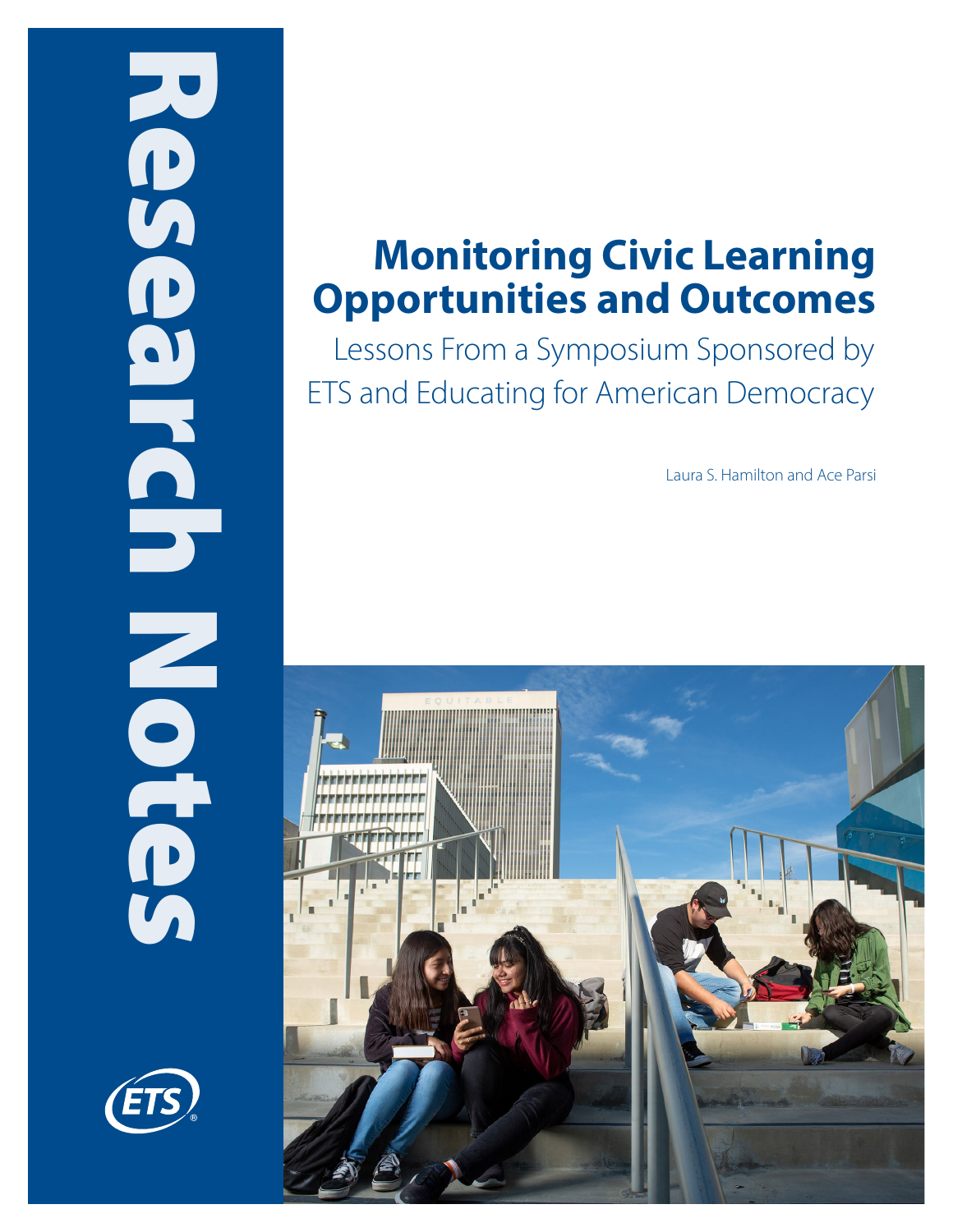Public schools in the United States are responsible for helping to ensure that graduates are prepared to succeed and thrive in college, in the workplace, and in their broader lives. In addition to these significant responsibilities, schools have recently been charged with responding to the COVID-19 pandemic, the legacy of systemic racism, widespread mistrust of scientific evidence, and other societal challenges. As a means of addressing all of these outcomes and challenges, scholars and educators are increasingly calling upon schools to prioritize civic learning and are emphasizing the need for broader policies and supports that will encourage and enable this prioritization. Efforts to inculcate civic learning, as defined below, could provide one of the best safeguards against a possible collapse of civic norms and institutions.

One important set of supports for these efforts involves expanding and improving approaches to measurement of civic learning opportunities and outcomes. To help advance research and development in this area, Educating for American Democracy (EAD) partnered with ETS on a symposium held in July 2021 to take stock of what we know and to provide guidance for future research, policy, and practice. We hope to continue the conversation by issuing this research note. We start by providing some brief background about the civic learning landscape, EAD, and the symposium. We then discuss the role that assessment can play in promoting civic learning, summarize some key lessons from the symposium, discuss areas that are particularly ripe for additional evidence gathering, and suggest some short-term actions for the field. This research note should be useful to educators, policymakers, researchers, funders, and others who are committed to helping America's schools promote civic learning and democratic engagement.

# **Background**

For decades, public kindergarten through 12th grade (K–12) education policies, including state assessment and accountability systems, have encouraged an emphasis on English language arts, mathematics, and science (Hansen et al., 2018; Koretz, 2009). Although high levels of performance in these subjects are obviously crucial for ensuring student success, recent events such as the ones mentioned earlier illustrate the role that an informed and democratically engaged populace plays in protecting and our advancing society. Efforts to involve Americans in countering the pandemic and promoting racial equity, for instance, have run up against partisanship, the spread of misinformation, low levels of trust in scientists, and lack of understanding of the responsibilities of citizenship (Kavanagh et al., 2020; Lee et al., 2021). Tackling these issues will require an understanding of not only how civic learning promotes individuals' life prospects and economic mobility, but also how it can uplift communities and the nation by building a generation of people who can engage in community problemsolving, work across differences, and understand how to leverage political and civil institutions to improve communities and lives.

Despite the common association of the word "civics" with the knowledge students develop in courses on government, scholars and advocates have recently put forth broader definitions that are relevant to the challenges we currently face. *The College, Career, and Civic Life (C3) Framework for Social Studies* defined civic learning as "the study of how people participate in governing society" (National Council for the Social Studies [NCSS], n.d., p. 31), and UCLA's Leveraging Equity and Access in Democratic Education (LEADE)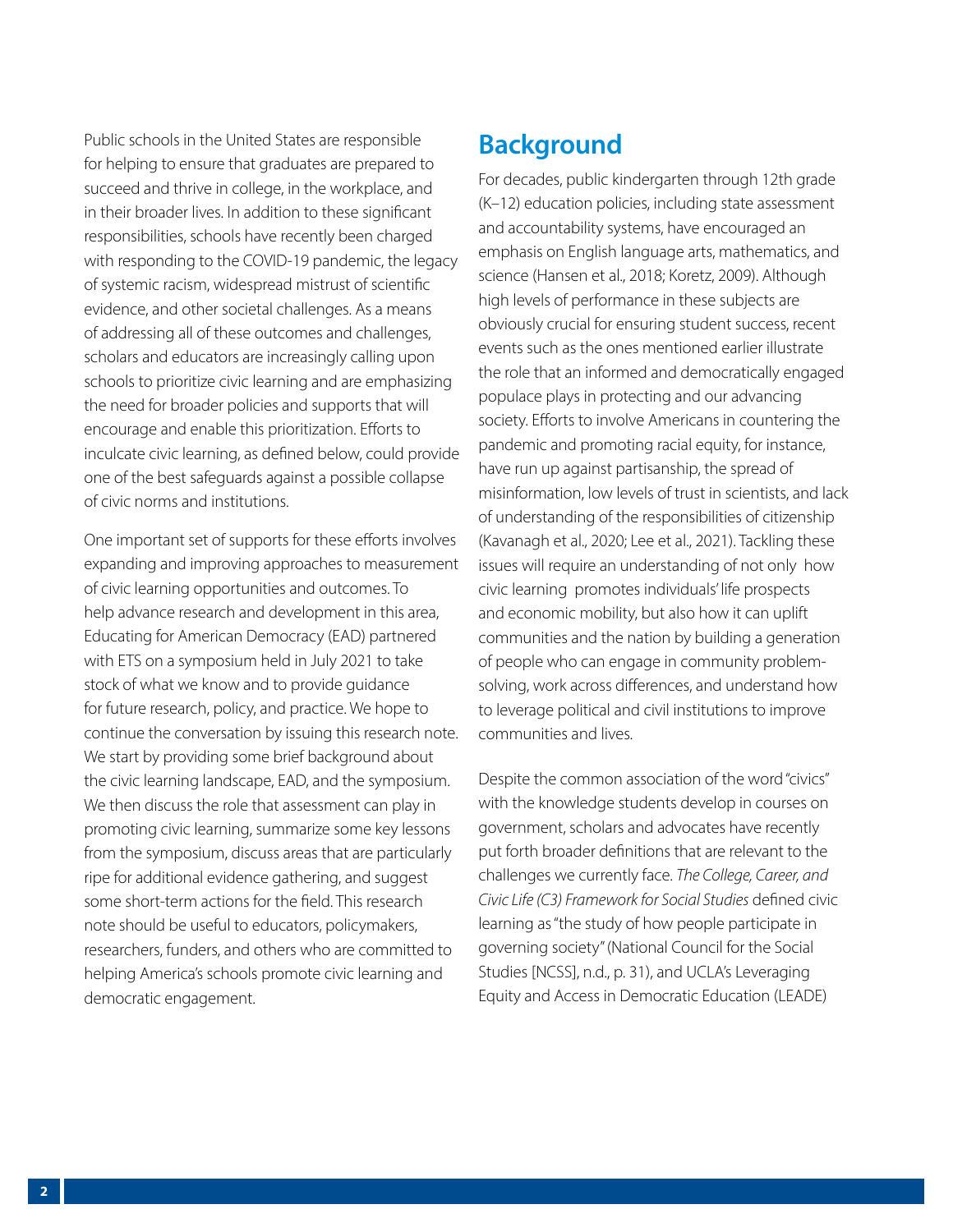<span id="page-2-0"></span>initiative defined it as "a process through which young people develop the knowledge, skills, and commitments to interact effectively with fellow community members to address shared problems. It includes preparation for both civic engagement (or practices seeking to promote the public good through non-governmental organizations and informal community work) and political engagement (or activities aiming to influence state action through formal avenues such as voting, lobbying, or petitioning)" (LEADE, n.d., p. 1). As these definitions make clear, the intended outcomes of civic learning include a broad set of competencies, as shown in Figure 1.

The EAD initiative is one recent effort to help educators understand and promote this set of competencies at an unprecedented scale. EAD recently published the Roadmap to Educating for American Democracy,<sup>[1](#page-17-0)</sup> which

seeks to integrate civic and history education for all American students in grades K–12 and, in the process, support a more vibrant, healthier constitutional democracy. Along with the *Pedagogy Companion to the EAD Roadmap*, [2](#page-17-0) the *EAD Roadmap* offers guidance for inquiry-driven content and instructional strategies for K–12 history and civics education across the United States. It is organized by major themes that are repeated with increasing complexity and depth as students build on the knowledge and competencies addressed in earlier grades. Importantly, the *EAD Roadmap* includes five "design challenges" that "state honestly and transparently some of the rich dilemmas that educators will encounter as they work with the content themes and pedagogical principles" (EAD, 2021, p.16). Implemented effectively, this integrated approach to teaching history and civics can help prepare young people to sustain and strengthen American democracy.[3](#page-17-0)

### FIGURE 1: Civic learning competencies

*Civic knowledge:* understanding of governments in the United States and in other nations, along with understanding of related social studies concepts, including the effects of history on current governments and societies

*Civic skills:* ability to engage actively and effectively in democratic processes by applying skills such as critical thinking, teamwork, written and oral communication, and information literacy

*Civic dispositions:* attitudes that support democratic participation, including an appreciation of the responsibilities of citizenship, interest in the welfare of others, a sense of personal and collective agency, and capacity to engage in civil disagreement while maintaining civic friendship

*Civic engagement:* integration of knowledge, skills, and dispositions to solve public problems, improve communities and societies, and navigate formal and informal political systems and processes; can occur individually or collectively and encompasses civic actions and civic participation.

Note: Definitions based on Hansen et al. (2018), Vinnakota (2019), NCSS (n.d.), and LEADE (n.d.).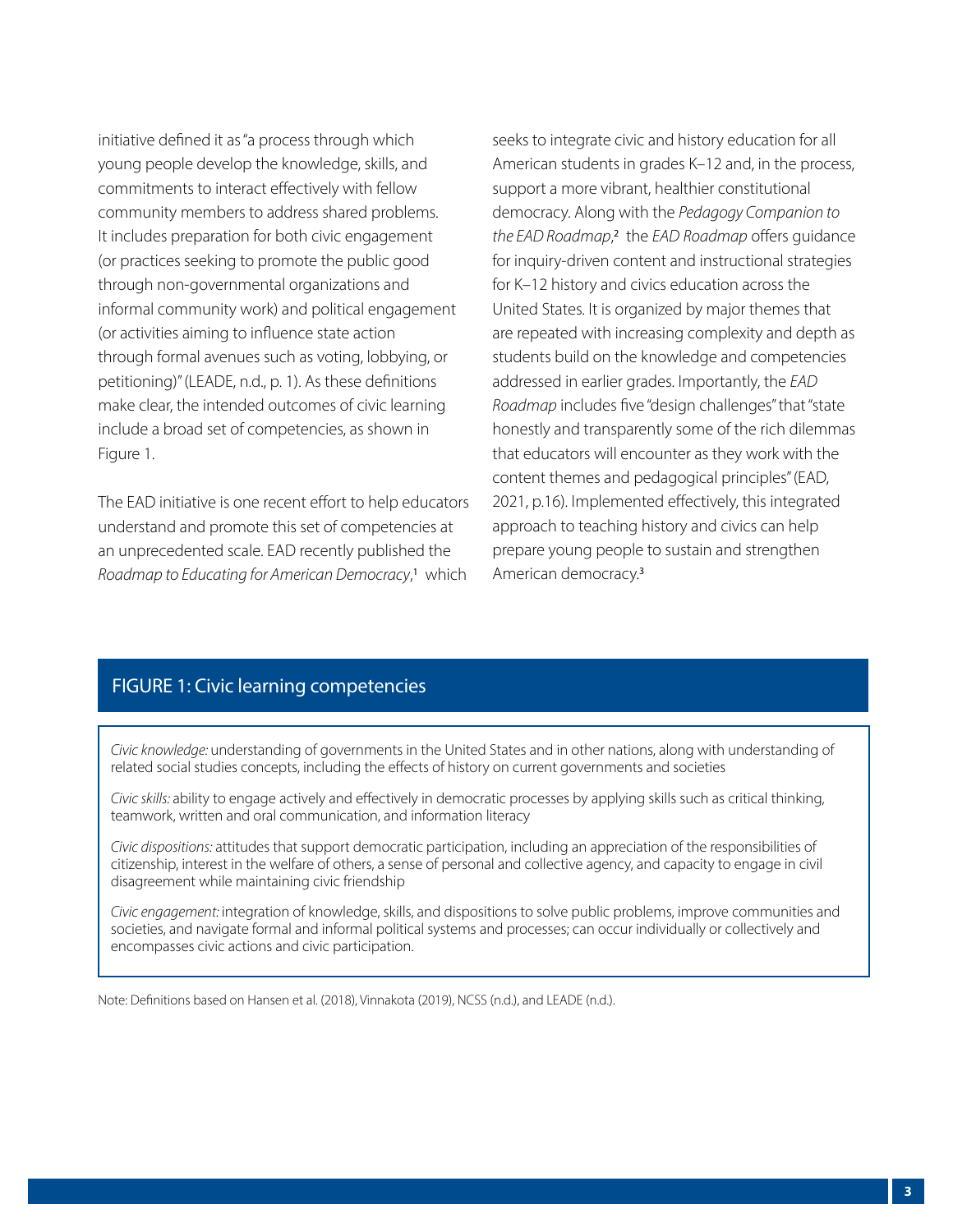<span id="page-3-0"></span>The growing availability of instructional guidance and professional learning for educators is encouraging. However, there continues to be a missing piece: a comprehensive approach to assessing civic learning that can help educators and others gauge students' learning outcomes as well as document the *opportunities* they have to develop the set of competencies shown in Figure 1. Scott Marion (2020) defined "opportunity to learn" as encompassing "the conditions and resources provided to schools to enable students to succeed" (p. 2). As we discuss below, efforts to monitor civic learning will benefit from both outcome and opportunity data and must consider assessments *for* learning as well as assessments *of* learning.

Several high-quality assessments do exist, of course. Most notably, as symposium participant Peggy Carr, Commissioner of the National Center for Education Statistics (NCES) discussed, is the National Assessment of Educational Progress (NAEP).

*"Whether or not a student has become a critical consumer of current events…. giving people a foundation for understanding what is going on around them…this is one of the critical strategies we have for reclaiming the importance of truth and evidence in civic discourse.…that is one of the goals of civic education: Reclaiming this idea of truth, the value of truth."*

*— Christopher Edley, Jr., Honorable William H. Orrick, Jr. Distinguished Professor and Dean Emeritus, UC Berkeley School of Law* 

NCES measured students' civic learning outcomes in its initial NAEP assessment in 1969. Since 1998, NAEP has intermittently measured civic learning on a comparable scale score.<sup>[4](#page-17-0)</sup> These NAEP data also provide information on opportunity to learn. Other available data sources include the *International Civic and Citizenship Education Study* (International Association for the Evaluation of Educational Achievement, n.d.) and recent surveys of principals (Rogers, 2019) and teachers (Hamilton et al., 2020). Moreover, researchers and educators have been exploring new approaches to gathering data on student competencies; a recent example is the Civic Online Reasoning study in which students responded to constructed-response tasks that asked them to evaluate digital sources (Breakstone et al., 2021). These and other data sources have provided valuable information about student outcomes and opportunities to learn, but there is currently no ongoing effort to gather civic learning outcome and opportunity data across all age groups, to track learning and opportunities over time, or to assess learning in ways that could inform instruction that is aligned to the *EAD Roadmap*.

To help launch a discussion of how we might address these critical needs, EAD partnered with ETS to host a symposium on monitoring civic learning opportunities and outcomes.<sup>[5](#page-17-0)</sup> This research note is a follow-up to the symposium. In the sections that follow, we describe the role that assessment can play in improving policy and practice related to civic learning. We provide a brief recap of lessons that presenters and other participants shared at the symposium, followed by a discussion of important next steps. This research note is intended to help educators, education support providers, policymakers, researchers, and assessment developers identify opportunities for engagement and collaboration and inform potential funders about investments in future civic learning assessment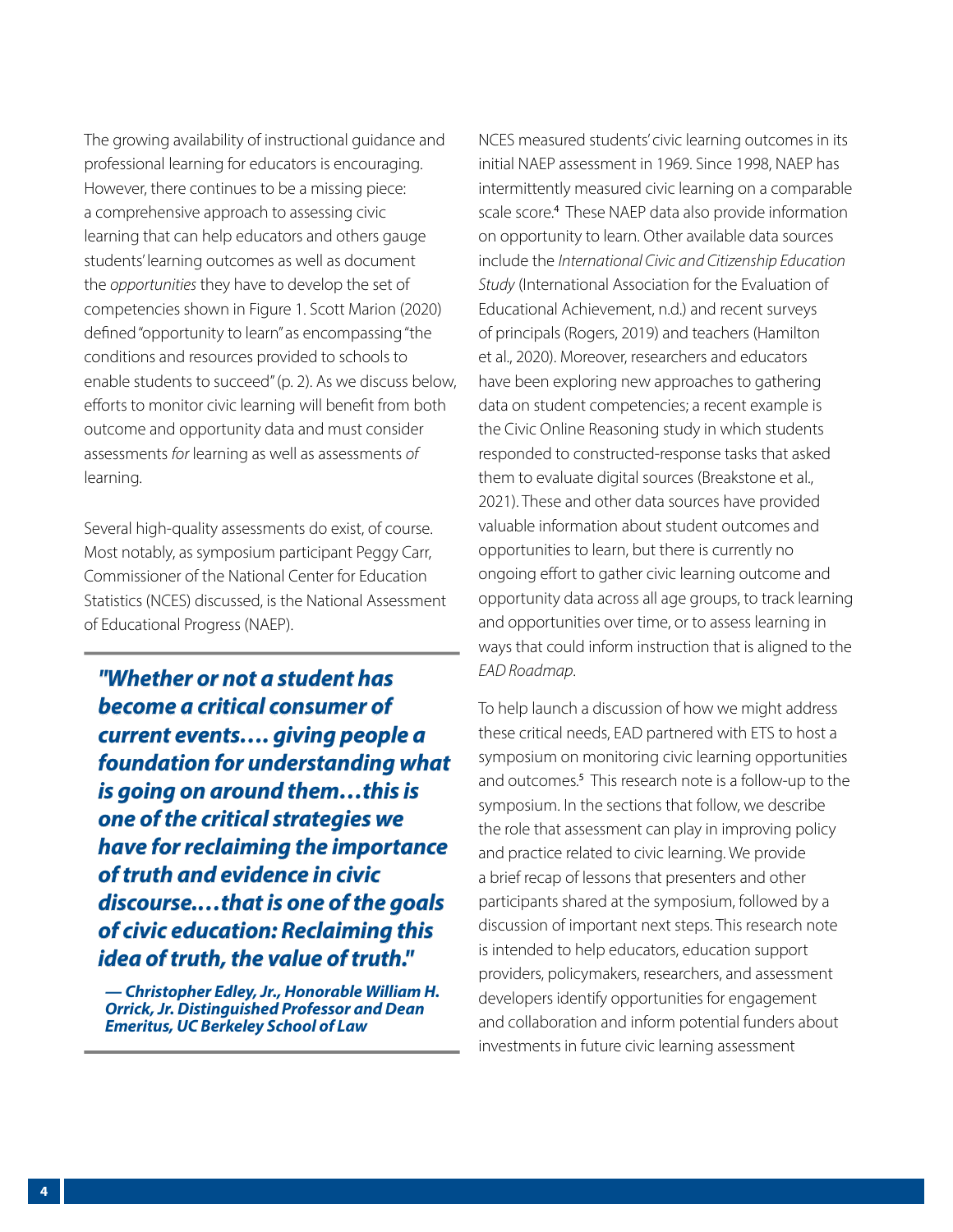research, development, and implementation so that students are equipped to sustain and strengthen American democracy.

### **Why assessment?**

Of the numerous well-meaning reports and frameworks that have been produced to inform education policy and practice, relatively few are successful in influencing the types of learning experiences students receive. Many fade away, gathering dust on shelves or vanishing into online archives. If EAD is to succeed in achieving its bold and essential ambitions, the field must have means to assess and reflect on civic learning outcomes and progress while gathering data that can support continuous improvement of civics instruction.

Assessment can contribute in a number of ways to EAD's success. Formative assessment strategies can help inform educator practice by pinpointing challenges and assets students might present in their civic and historical thinking and identify instructional strategies that meet students' needs. Summative assessments can show education leaders, families, communities, and policymakers alike whether investments and approaches in deploying EAD are helping students develop key knowledge, skills, and dispositions essential for a thriving democracy. In the case of some capstone assessments as well as some classroom-based assessments, student participation in the assessment can itself function as transformative learning experiences by providing opportunities to apply key skills such as research, writing, collaboration, and presentation on topics related to civics. Such assessments can be designed to provide useful feedback to learners while affirming their progress and recognizing them as civic participants. Finally, larger scale monitoring of civic learning opportunities and outcomes plays a crucial role in informing policy, especially as it relates to promoting equity.

*Civic learning involves the "ability to seek truth, and I would also add, the ability to understand one another, as really important core competencies of civic life.... How do we understand all these aspects of civic character, civic competency, civic skills and knowledge to understand what students are capable of doing, and can we do that at a large scale?"*

*— Kei Kawashima-Ginsberg, Newhouse Director of the Center for Information and Research on Civic Learning and Engagement (CIRCLE), Tufts University*

Of course, the nation's history with educational testing, particularly of the large-scale variety, suggests a need for caution (Koretz, 2009). A system of assessments that supports high-quality, equitable civic learning, broadly defined as in Figure 1, must avoid becoming (or being perceived as) one more high-stakes, burdensome testing and reporting system. At the same time, if we are not identifying ways to measure the success of initiatives such as EAD, how can we be certain that we are succeeding or supporting our students and educators in the most effective way? Put simply, we can't. That is why the learnings from the symposium and subsequent collaborative research, thinking, and action in the area of measurement will remain fundamentally important to EAD's success and to the broader national effort to promote civic learning. In the next section, we summarize some of the key lessons from the symposium.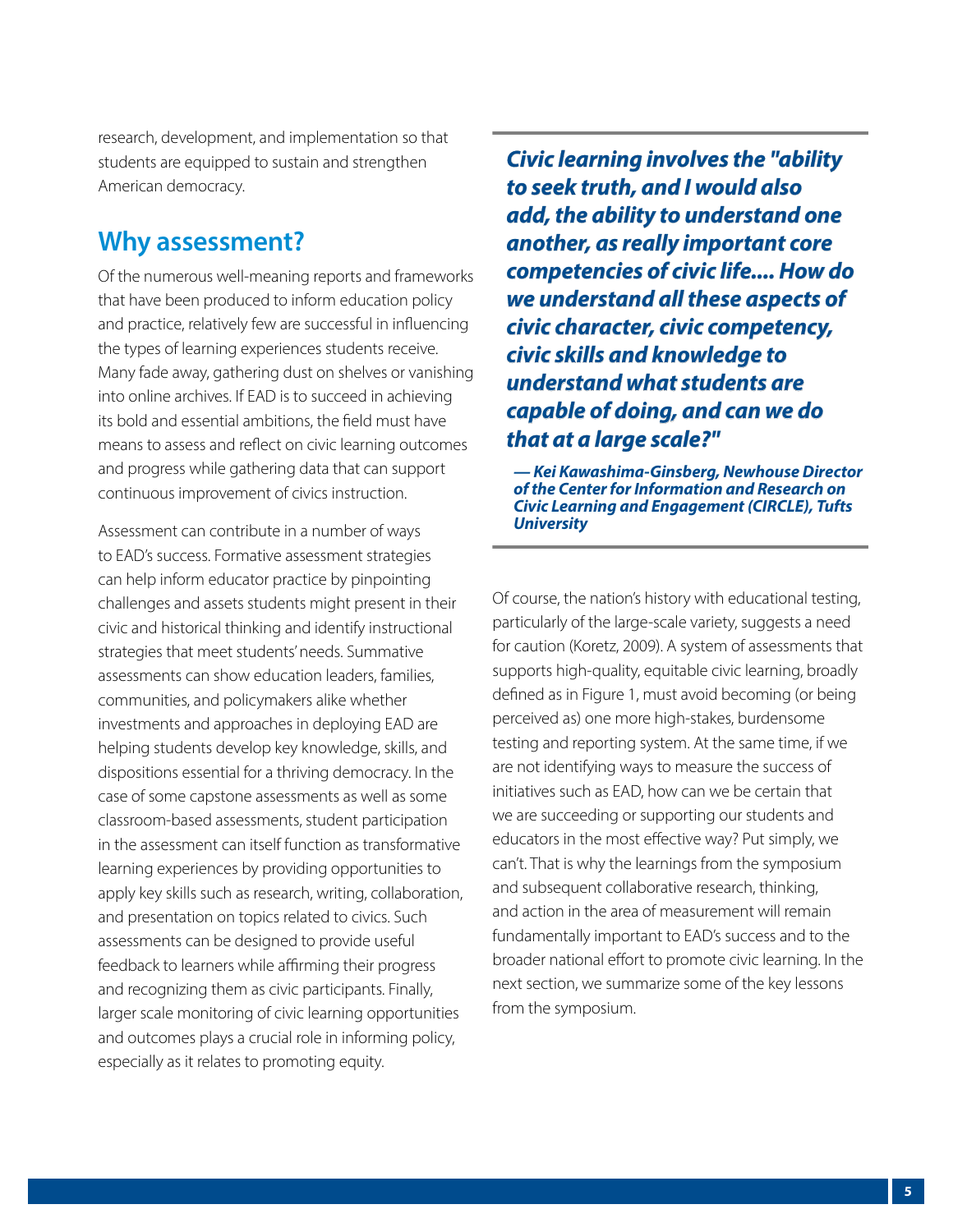*EAD's ambitious goals will not be achievable "without the assessments to innovatively and creatively track knowledge, skills, and engagement.... Detailed and rigorous investigation of what works for which students and under which circumstances…promotes excellence and equity in civic education."*

*— Emma Humphries, Chief Education Officer, iCivics*

### **What we learned**

The presentations and subsequent discussions generated some valuable lessons for the field about how to design and use assessments in ways that will maximize benefits for students and society while minimizing potential harms. These lessons are not all new; in fact, some reflect well-known principles and standards for assessment development and use. But the lack of a centralized source of guidance specific to assessments of civic learning suggests that there is value in bringing these ideas together and disseminating them to the field. Of course, a brief list cannot fully capture the rich, detailed discussions or the wealth of good advice that was shared at the symposium. Our discussion here is far from comprehensive, but we tried to distill some key takeaways that will be broadly relevant to the education and scholarly communities.

*A comprehensive understanding of students' civic competencies requires assessment of knowledge, skills, dispositions, and engagement.* The definition of civic competencies provided above makes it clear

that this concept goes well beyond understanding how government works and other content that is traditionally covered in middle and high school civics courses. The speakers at the symposium, including those representing EAD, discussed numerous critical outcomes of civic learning support for, and active participation in, democracy. Symposium moderator Irwin Kirsch noted the importance of a comprehensive framework to guide the development of assessments of these competencies across all age groups.

*Civic learning assessments must be designed and validated for specific purposes.* Experts in measurement have adopted a definition of "validity" that emphasizes the need to gather validity evidence to support specific interpretations and uses of assessment scores, and they caution users to avoid using an assessment for a purpose for which it is unintended or for which there is a lack of validity evidence (American Educational Research Association et al., 2014). The symposium featured speakers who described a variety of purposes for assessing civic learning, from large-scale assessments to those designed to inform classroom instruction.

*"We have a utopian dream for the moment when we are able to have integrated, task-based, scorable reflection assessments where every reflection assessment would be scored for evidence of growth in knowledge, evidence of growth in civic dispositions and attitudes, and evidence for creativity and use of those civic skills."*

*— Danielle Allen, James Bryant Conant University Professor and Director of the Edmond J. Safra Center for Ethics, Harvard University*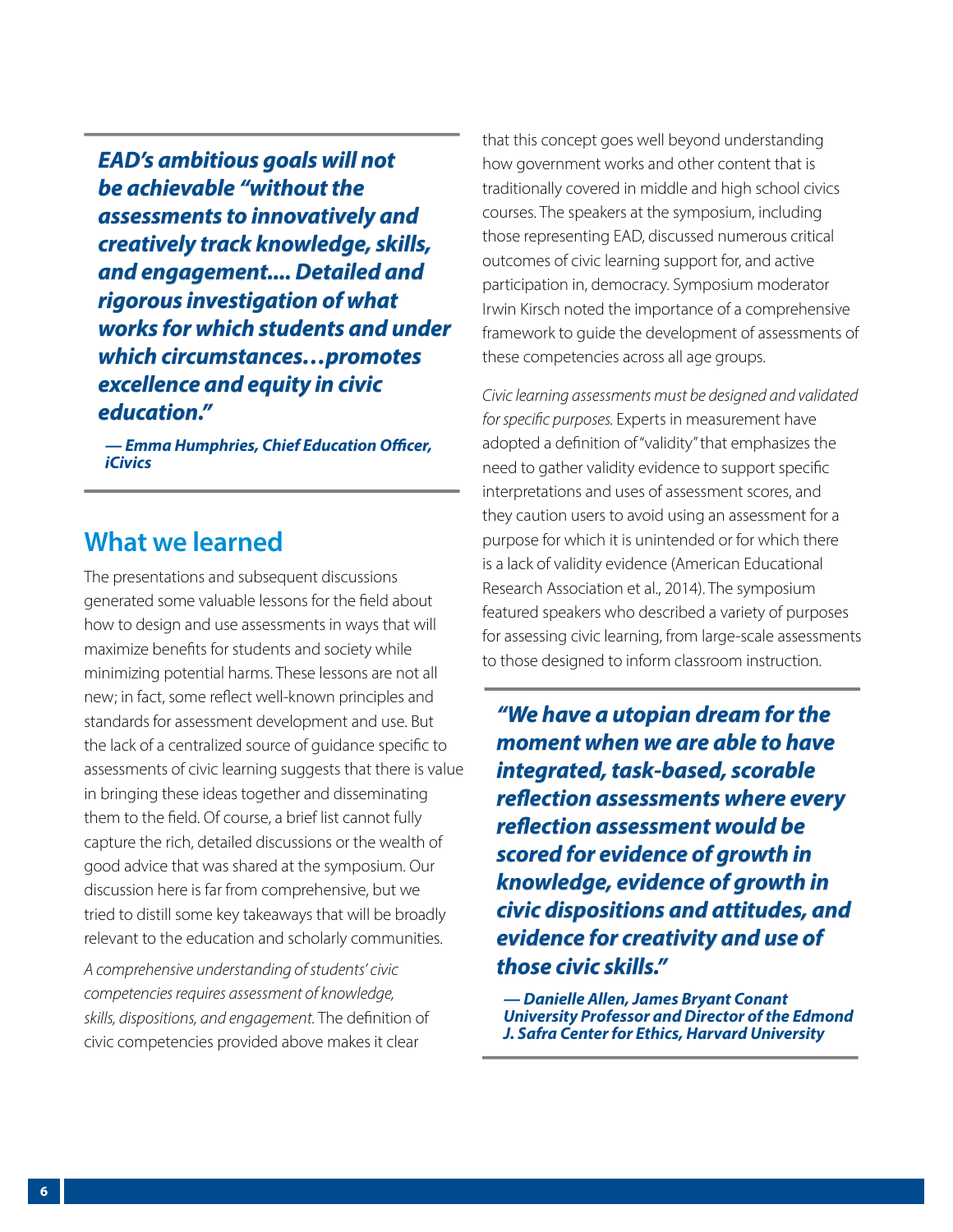Before selecting or using results from an assessment, users should be clear about their intended purposes and ensure that the assessment they adopt has been designed and validated for those purposes. An assessment intended for large-scale monitoring, for example, should be supported by evidence that it measures exposure to a wide variety of civic learning curricula and experiences, whereas one that is intended to inform instruction should generally have demonstrated alignment with specific curricular objectives while informing instructional next steps.

*Assessment involves a set of practices that extend well beyond administering tests.* Classroom teachers gather large amounts of data each day to inform their instruction, including informal sources such as students' levels of engagement in tasks or their contributions to classroom discussions. As 2018 Louisiana Teacher of the Year and symposium presenter Kimberly Eckert noted, these kinds of assessments can inform not only individual student progress, but also students' impact on their peers and the overall classroom climate.

*"What gets measured? Whatever I want to be measured is what I measure. To me it's the critical skills, it's problem solving, it's effective project planning, it's their ability to be resilient and to have the sustainability, the stamina to get through something even whenever doors are closing in your face…. A lot of this comes down to rubrics."*

*— Kimberly Eckert, Dean of Undergraduate Studies for Oxford Teachers College, Reach University* 

Student voice can provide an especially powerful data source to inform instruction while simultaneously facilitating opportunities for students to practice civic engagement by contributing to decision-making. All of these data sources can contribute to a comprehensive approach to assessing student learning and engagement and can complement data gathered from other sources such as curriculum-based tests.

*Assessments should be responsive to, and affirming of, students' social and cultural contexts.* Assessment developers are increasingly reckoning with a need to consider their potential role in improving racial and socioeconomic equity. Conscientious assessment developers have long applied the best available methods to seek evidence of fairness and validity, but there is recognition that they must go further, including building in cultural responsiveness starting at the earliest phases of test design (Evans, 2021). Assessments of civic learning have the potential to draw on students' cultural context in ways that might be more challenging in other subjects, but they also pose potential risks. The ways in which questions are asked could not only influence the accuracy of inferences about students' capabilities but could also perpetuate biases and stereotypes and lead students from systematically marginalized communities to feel a sense of exclusion or inferiority. Assessments might also advance an assessment developer's political ideology rather than the students' civic knowledge and skills.

Development of assessments that are equally relevant to students regardless of background, political ideology, and other factors and that are not biased in terms of language, culture, or ideology must be a priority. The field also needs assessments that are relevant to a diversity of school governance models (traditional public, charter, faith-based, nonsecular private) as well as out-of-school settings.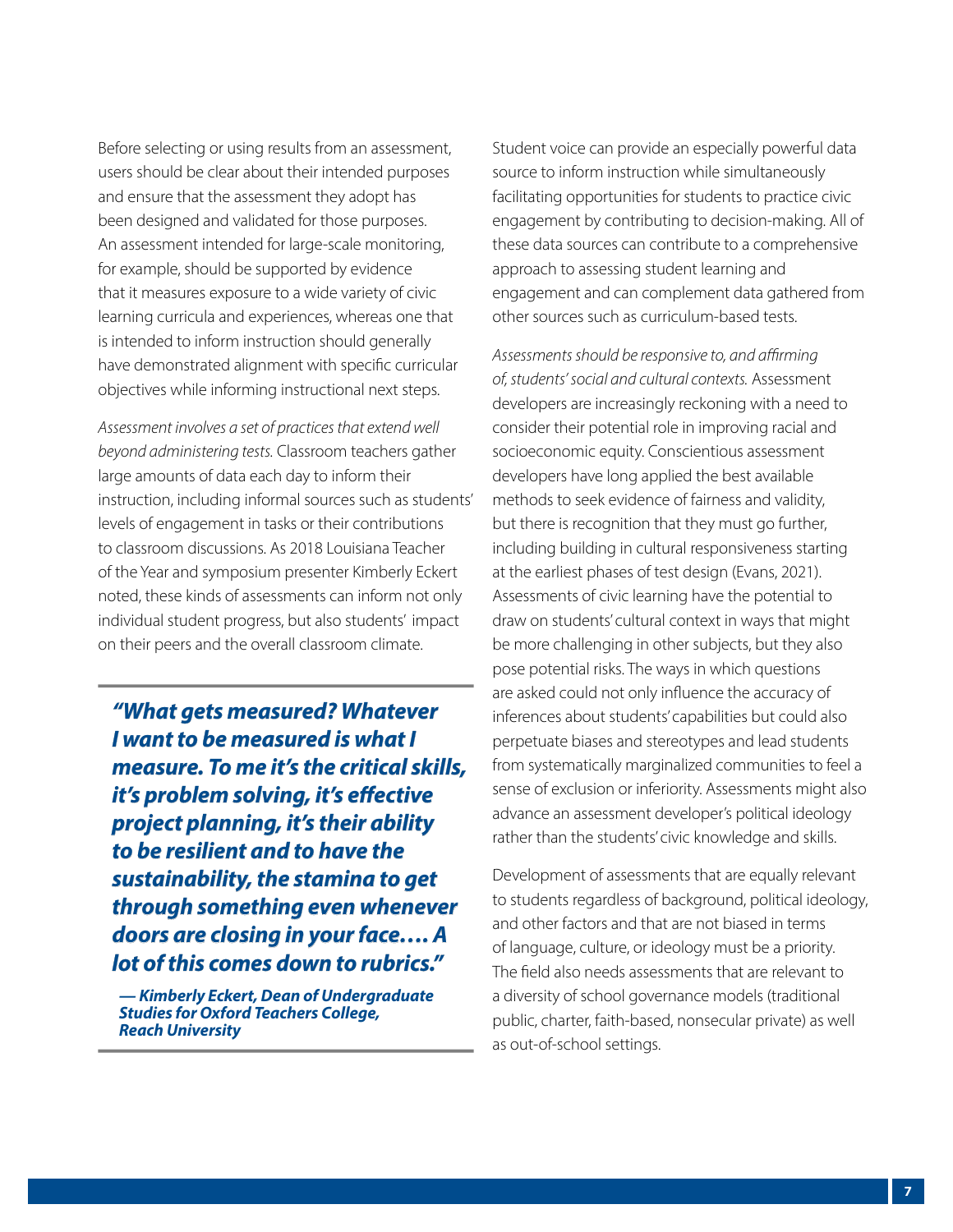*"We need to pay attention to the sociocultural context of both learning and assessment…. This means we recognize that learners come from different life experiences, social and cultural contexts, and have different learning experiences and learning opportunities…. We need to take the sociocultural context into account in defining models of cognition and learning in civic education, in how we design tasks and how we interpret performance on assessments."*

*— Kadriye Ercikan, Vice President, ETS*

*Assessments designed to inform instruction should not be overly prescriptive.* A key feature of EAD is that it does not prescribe a curriculum. Moreover, educators can promote civic learning through a variety of school and classroom activities that occur outside of traditional social studies classes, and they have numerous opportunities to gather data about student learning across these different contexts. Although many textbooks and other curriculum materials come packaged with assessments linked to lessons or units, an instructionally useful approach to civics assessment requires flexibility for teachers to tailor assessments—at least in part—to their own needs and contexts.

Lei Liu's symposium presentation provided an example of how assessment developers might build civics content into an assessment of learning in a subject like science, thereby providing an opportunity to gather

data on civic learning outside the social studies class. In that same panel discussion, Joseph Kahne described a strategy for gathering schoolwide data to inform planning. He pointed out the need for alignment of the data-collection strategy with the goals of the school (e.g., by gathering input related to civic learning activities that the school is emphasizing) and recounted how such data can foster productive discussion about progress toward those goals. And Julia Kaufman discussed teachers' needs for instructional materials and assessments that are engaging and tailored to their students' needs. To ensure that assessments are sensitive to good teaching and to the provision of high-quality civic learning opportunities, while also informing classroom- and school-level decision making, educators can leverage resources such as the *Pedagogy Companion to the EAD Roadmap* to design an assessment approach that is aligned with their needs and priorities.

*Measurement for large-scale monitoring should document learning opportunities and not just outcomes.*  To be actionable, large-scale data on civic learning outcomes should be accompanied by information on the experiences that might have contributed to those outcomes. These opportunity-to-learn data could be gathered through a variety of approaches including student and educator questionnaires and administrative data on course-taking. Ideally, this information will not be limited to in-school experiences but will incorporate evidence of learning that is fostered by the many out-of-school organizations and experiences that support youth civic development (though, of course, there are feasibility concerns related to such an expansion). Data on learning opportunities are especially important for understanding and addressing disparities in learning outcomes across student groups (National Academies of Sciences, Engineering, and Medicine [NASEM], 2019).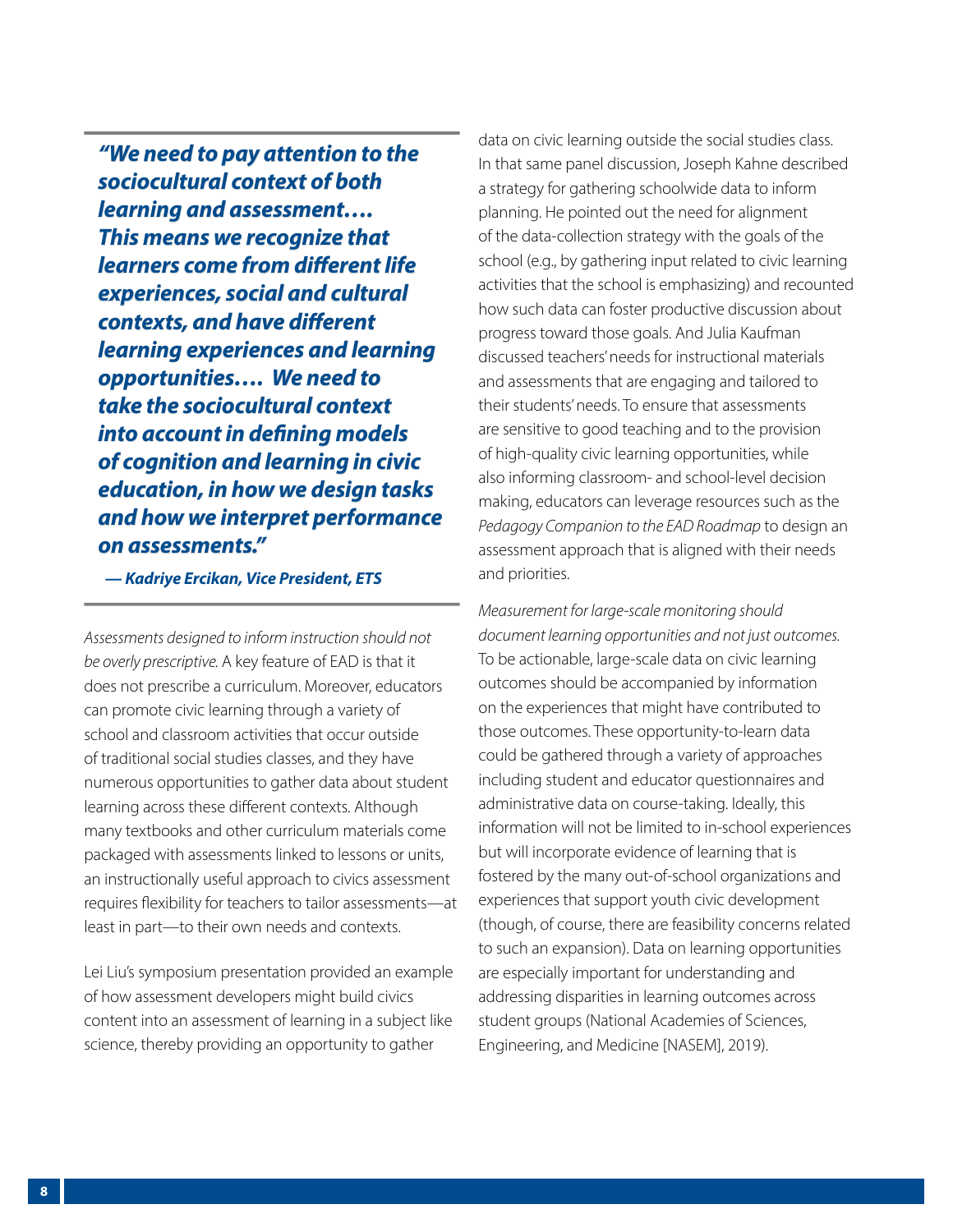*Opportunities for civic learning and engagement abound for young people of all ages.* EAD's focus is on K–12, but one panel at the symposium was devoted to exploring how postsecondary education institutions can also help students build on the competencies they developed before arriving in college. As moderator Michael Nettles noted, higher education has made significant strides recently in improving the civic participation of their students and promoting civic learning. David Wilson, president of Morgan State University, described how, throughout the organization's history, his institution's students were leaders in engaging in, and promoting more broadly, civic participation among college-aged students. Dr. Wilson also discussed how the university's administration and faculty helped create opportunities for them to do so.

### **What we still need to learn**

One clear takeaway from the symposium is how much we still do not know about how to assess civic learning outcomes and opportunities in ways that will benefit learners and society. We hope that the following list of questions, while certainly incomplete, will guide the efforts of researchers, assessment developers, funders, educators, and others who are working to create and implement high-quality measures of civic learning.

*"The institution from Day 1, the way that it was birthed, was never confused about what its educational role is. Its role is to ensure that everything we do at Morgan is about participatory democracy and being true to the founding purpose.""*

*— David Wilson, President Morgan State University*

### Questions related to assessment format and content

*How can we assess constructs such as civic dispositions and participation?* Much of the currently available testing technology supports relatively low-cost, lowburden assessment of civic knowledge and some civic skills. These outcomes constitute only a small fraction of the full set of civic competencies that EAD and other civic-focused groups aim to promote. Symposium participant Andrew Weiss explained how new digital tools might support the measurement of civic dispositions and participatory skills through the use of virtual environments, scenario-based tasks, and other item features that promote interactivity (e.g., tools that allow students to access multiple media sources or engage in simulated conversations). Innovative approaches to analysis of data, including of the testtaker actions in a digital environment, will be necessary to take full advantage of such tools, and nontest data on activities such as volunteering (and, for studying longer term outcomes, voting) can supplement data from assessments. Finding ways to engage in new approaches to assessment and data collection without imposing high costs or other burdens should be a priority for research.

*How can we create civic learning assessments that do not exclusively measure reading and writing skills?* The participants in our first panel discussed the relevance of literacy skills to civic competencies. Although it would be impossible to disentangle these competencies completely, we will need to figure out how to assess civic competencies in ways that are not overly dependent on the extent to which students have mastered reading and writing skills more generally. This issue is particularly salient for assessing English learners.

*How can civic learning assessments build on, or integrate with, assessments of social and emotional learning (SEL)*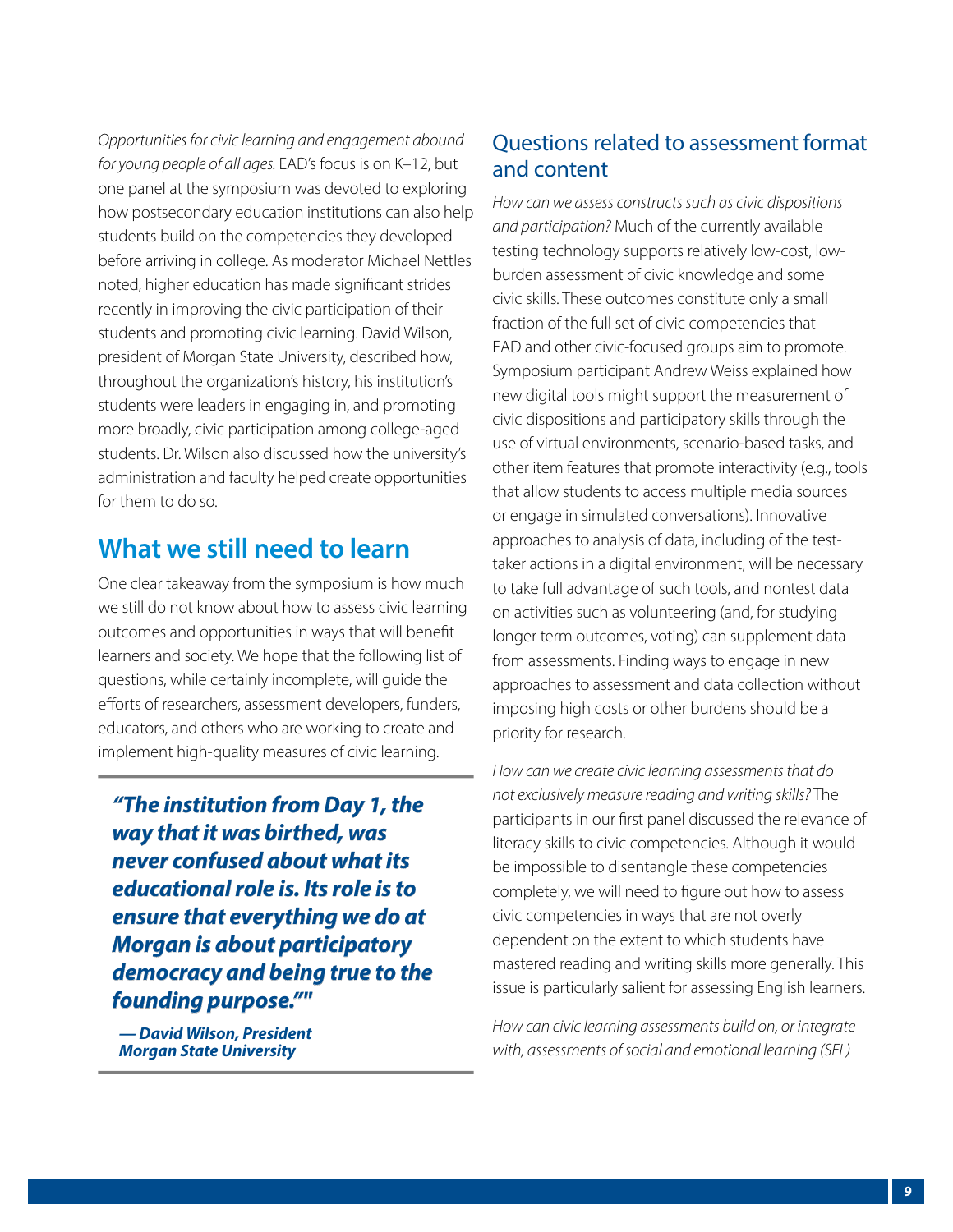*competencies?* The Collaborative for Academic, Social, and Emotional Learning (CASEL) defines SEL as "the process through which all young people and adults acquire and apply the knowledge, skills, and attitudes to develop healthy identities, manage emotions and achieve personal and collective goals, feel and show empathy for others, establish and maintain supportive relationships, and make responsible and caring decisions" (CASEL, n.d., para 1). Support for SEL is widespread among educators (Bridgeland et al., 2019; Hamilton & Doss, 2020), and there are clear connections between SEL and civic learning competencies, as shown in Table 1.

Assessment developers could capitalize on the widespread popularity of SEL in schools and recent efforts to improve measurement of SEL competencies to the extent that these competencies map onto those in the civic learning space (Hamilton, 2020; Vinnakota, 2019). Doing so will require deepening the engagement between the SEL and civic learning research communities as well as a robust portfolio of research on how educators and policymakers can best make use of data from assessments that integrate SEL with civics.

*How should users of civics assessment data make sense of correlations between civic competencies and political ideology?* It is crucial that we assess civic competencies in ways that do not simply reflect differences in party affiliation or other indicators of political perspective, such as tendency to embrace liberal or conservative policies. At the same time, we should not necessarily expect every civic competency to be unrelated to political ideology; it is entirely possible, for example, that students who embrace a particular ideology are more likely than others to pursue (or to be exposed to) educational experiences that focus on a particular competency. The success of any civic learning effort will depend in large part on its ability to avoid being widely perceived as promoting specific partisan objectives, so getting a handle on this issue will be essential.

*How can we incorporate social and contextual factors into assessments in ways that improve engagement and measurement?* The growing interest in culturally relevant assessment practices (Evans, 2021) is leading to a fundamental rethinking of assessment design, administration, analysis, and use among measurement professionals and educators alike. Assessments of civic learning provide an opportunity to engage youth directly with content that is aligned with their social, cultural, and political contexts, but the civics assessment field has yet to grapple with how to create such assessments while maintaining important features such as the ability to produce scores that can be compared across contexts. Further, building social, cultural, or political context into assessment tasks creates a risk of political backlash, so addressing this issue will require a delicate balance and frequent engagement with a diverse set of stakeholders.

### Questions related to educator and school capacity

*What student learning experiences and classroom/school environments support the teaching of civics and history through an EAD lens?* To develop high-quality, useful measures of opportunity to learn, it will be important to draw on research evidence regarding the kinds of classroom and school conditions that are needed to support the instruction envisioned by EAD.

*What supports do teachers need to teach and assess civic learning?* Teachers of all grade levels and subjects have opportunities to promote civic learning through their instruction, but many lack access to important supports such as preservice or inservice professional learning opportunities and high-quality curricula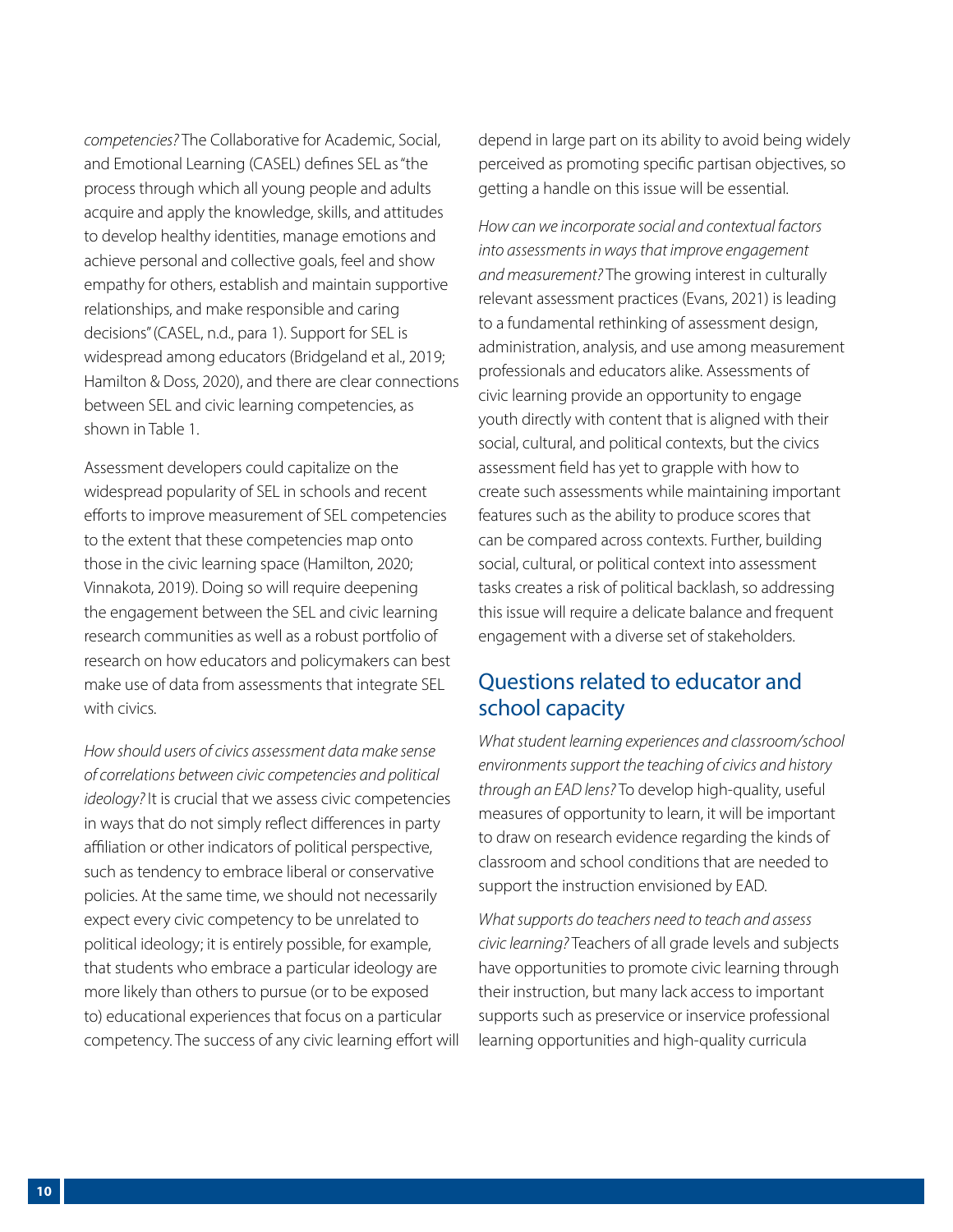### **TABLE 1: Selected SEL competencies related to civic learning**

| <b>CASEL 5</b>                               | <b>DEFINITION</b>                                                                                                                                              | <b>SELECTED COMPETENCIES</b>                                                                                                                                                                                                                                                                             |
|----------------------------------------------|----------------------------------------------------------------------------------------------------------------------------------------------------------------|----------------------------------------------------------------------------------------------------------------------------------------------------------------------------------------------------------------------------------------------------------------------------------------------------------|
| <b>RELATIONSHIP</b><br><b>SKILLS</b>         | The abilities to establish and maintain<br>healthy and supportive relationships<br>and to effectively navigate settings<br>with diverse individuals and groups | <b>Demonstrating cultural competency</b><br>Practicing teamwork and collaborative problem<br>solving<br><b>Resolving conflicts constructively</b>                                                                                                                                                        |
| <b>SOCIAL</b><br><b>AWARENESS</b>            | The abilities to understand the per-<br>spectives of and empathize with others,<br>including those from diverse back-<br>grounds, cultures, and contexts       | <b>Taking others' perspectives</b><br>Identifying diverse social norms, including<br>unjust ones<br>Understanding the influences of organizations<br>and systems on behavior                                                                                                                             |
| SELF-<br><b>AWARENESS</b>                    | The abilities to understand one's own<br>emotions, thoughts, and values and<br>how they influence behavior across<br>contexts                                  | Identifying personal, cultural, and linguistic<br>assets<br>Demonstrating honesty and integrity<br>Developing interests and a sense of<br>purpose                                                                                                                                                        |
| SELF-<br><b>MANAGEMENT</b>                   | The abilities to manage one's emotions,<br>thoughts, and behaviors effectively<br>in different situations and to achieve<br>goals and aspirations              | <b>Exhibiting self-discipline and self-motivation</b><br><b>Setting personal and collective goals</b><br>Demonstrating personal and collective agency                                                                                                                                                    |
| <b>RESPONSIBLE</b><br><b>DECISION-MAKING</b> | The abilities to make caring and<br>constructive choices about personal<br>behavior and social interactions across<br>diverse situations                       | Learning how to make a reasoned judgment<br>after analyzing information, data, and facts<br>Identifying solutions for personal and social<br>problems<br>Anticipating and evaluating the consequences<br>of one's actions<br>Evaluating personal, interpersonal, community,<br>and institutional impacts |

Note: CASEL 5 = CASEL's five core competencies to navigating the world effectively. SEL = social and emotional learning. From *What Is Social and Emotional Learning?* by CASEL, n.d. (**<https://casel.org/fundamentals-of-sel/what-is-the-casel-framework/>**). Copyright 2022 CASEL.

and assessments (Hamilton et al., 2020). Moreover, not all educators have the resources or experience needed to develop and properly use formative assessment strategies, effectively restricting benefits of such assessment to students of educators who do. Educators and researchers could establish partnerships to pull together the often informal assessment

practices developed by educators into a set of clear formative assessment recommendations and methods. Equipping teachers with such resources is essential, especially given the key role teachers play in preparing the next generation of learners, workers, and community members.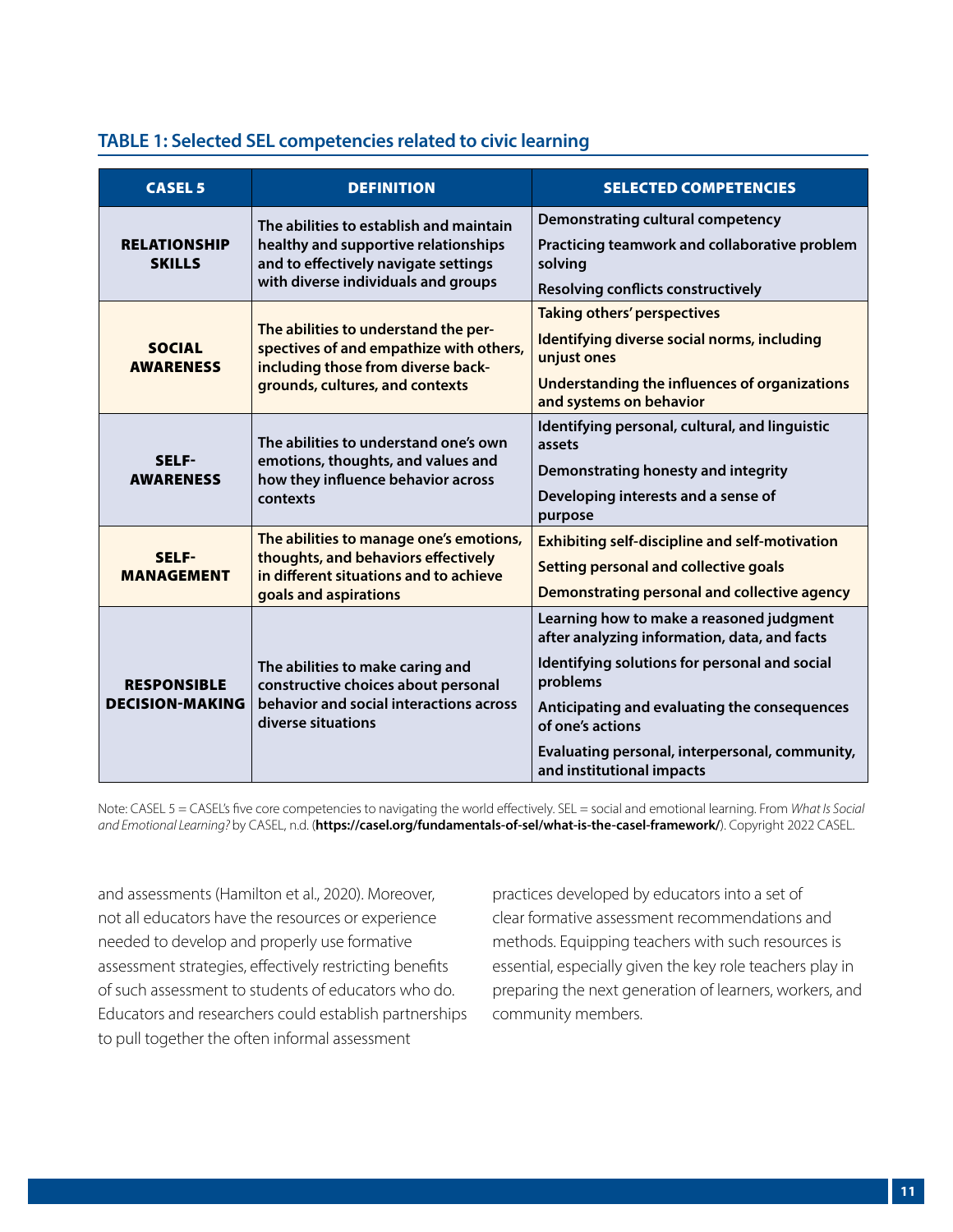*"Educators are actually our nation's first responders for democracy. The primary goal of every educator is to improve the lives of students through the acquisition of knowledge, skills, and compassionate dispositions."*

*— Jacqueline Rodriguez, Vice President, Research, Policy, & Advocacy, AACTE*

*How can we design rubrics that generate instructionally useful data without creating obstacles to effective teaching?* Rubrics can be helpful tools that, if used judiciously, provide timely, instructionally relevant data to inform educators' practices. Although examples of such rubrics have been shared (including in our symposium), there remains a need for research and development that will help identify the features of rubrics that are associated with high-quality instruction. Rubrics may also be useful in creating coherent connections between students' K–12 and postsecondary learning experiences. For example, rubrics such as the American Association of Colleges and Universities' Valid Assessment of Learning in Undergraduate Education (VALUE) can leverage EAD to provide instructionally valuable information on students' capacities in inquiry and analysis, critical thinking, teamwork, and other skills that students begin to develop in K–12 education and that continue through students' postsecondary experiences.

*What are effective best practices to incorporate EAD-relevant skills and dispositions into other existing assessment areas?* As noted, assessing civic competencies shouldn't be exclusively limited to the social studies discipline. Reclaiming the civic mission of schooling and reducing the overall assessment burden

on educators demands that we take a hard look at how EAD questions, themes, design challenges, and civic competencies can be embedded within other assessed subject areas (see also Lee et al., 2021). English language arts instruction provides a natural connection, especially given recent efforts to incorporate more nonfiction texts into English language arts instruction and assessment. Science and mathematics also provide opportunities to assess constructs such as quantitative literacy and argumentation skills, which are highly relevant to civic learning. Yet, there is little published research on best practice in integrating constructs from other disciplines and civic competencies across these assessments and relatively few resources to help educators do this.

*How can we create assessments that capture the more complex civic skills and dispositions but that do not impose excessive costs or other burdens on educators?* In addition to integrating EAD questions, themes, and design challenges within other tested subjects, assessment developers could provide educators more formative assessment tools and performance assessments that can serve as learning experiences. These assessments could be more effective in gauging development of complex civic skills and dispositions while also contributing to instructional decision making, thereby reduce the heavy assessment burden educators often face. EAD is convening a task force on research, evaluation, and measurement that will contribute to this need.

### Age-specific transition questions

A key final area that demands attention is strategically navigating civic development across key transition points including lower elementary to upper elementary grades, elementary to middle grades, middle grades to high school, and high school to postsecondary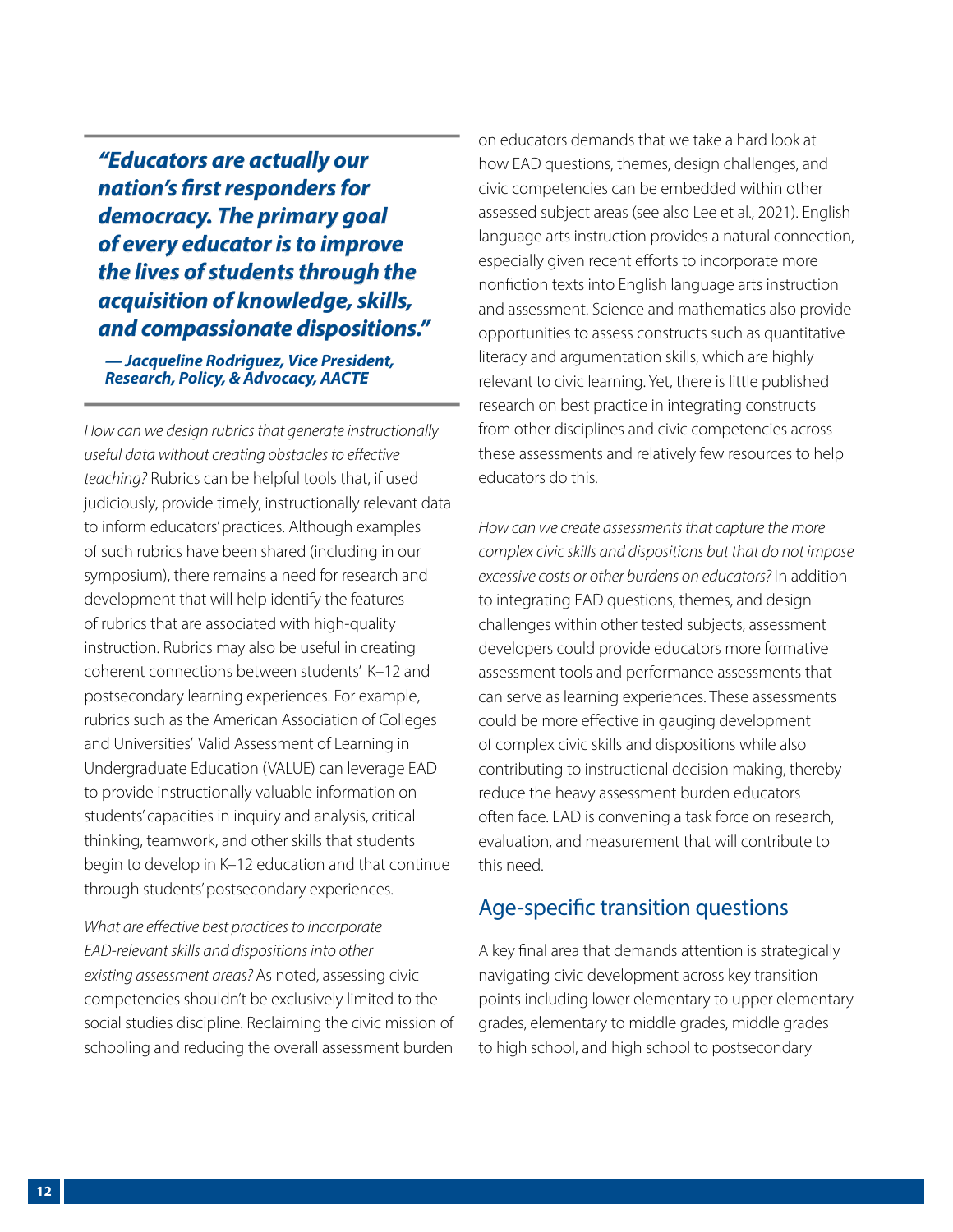education or workforce training. Symposium moderator Irwin Kirsch asked whether it might be "feasible to be able to develop consensus around a broad framework that connects students with adults in terms of what they should know and be able to do in terms of their civic knowledge, skills, and dispositions all along the educational and posteducational pathway." This is a crucial area for future research. New evidence to answer the following questions would help educators and learners make the most of these transitions.

*How do civic skills and dispositions evolve as students mature, especially across key transition points, and how can we ensure that assessment approaches are aligned with a developmental perspective?* New resources such as those developed through EAD demonstrate the variety of ways in which students of all ages can engage in activities that promote civic learning and engagement. Identifying assessment strategies that align with students' developmental needs will be an important part of any effort to document students' civic competencies. Such alignment is essential not only for providing high-quality, useful data, but also for promoting buy-in from parents, educators, and other stakeholders.

*"How do we build that pathway between K–12 and higher education, how do we inspire to enact and support our work with the acknowledgement that this work starts when we're very young and needs to continue along an intentional pathway?"*

*— Felice Nudelman, Associate Vice President of Academic Innovation and Transformation, AASCU* 

*What resources could help improve alignment between K–12 and postsecondary civic learning opportunities without imposing constraints on how institutions support their students' civic development?* The significant autonomy and variability that characterizes the American postsecondary education system makes it impossible (and arguably unwise) to impose standards or other structures that would ensure alignment with K–12 education. Instead, there is a need for resources that institutions at both the K–12 and postsecondary levels might use to engage with one another in ways that would support alignment.

Earlier, for example, we discussed the ways in which rubrics might support this alignment. Future research and development efforts should aim to bring together experts and stakeholders from the K–12 and postsecondary sectors, ideally representing the great variety of postsecondary institution types, to explore additional strategies to ensure that students have opportunities to engage in developmentally appropriate, coherent civic learning opportunities throughout their educational journeys. Moreover, as symposium participant Katrina Roohr discussed, evaluating civic learning efforts in higher education will require assessments of student learning that start with a baseline measure to understand where students are when they enter college and track their learning as they progress through their postsecondary careers.

### Some short-term next steps

Drawing on the work of our symposium participants and the broader field, we have identified some priorities that can guide policy, practice, development, and research in the near term and that will lay groundwork for a longer term, strategic approach. These potential next steps fall into two categories: system-level supports and resources for educators.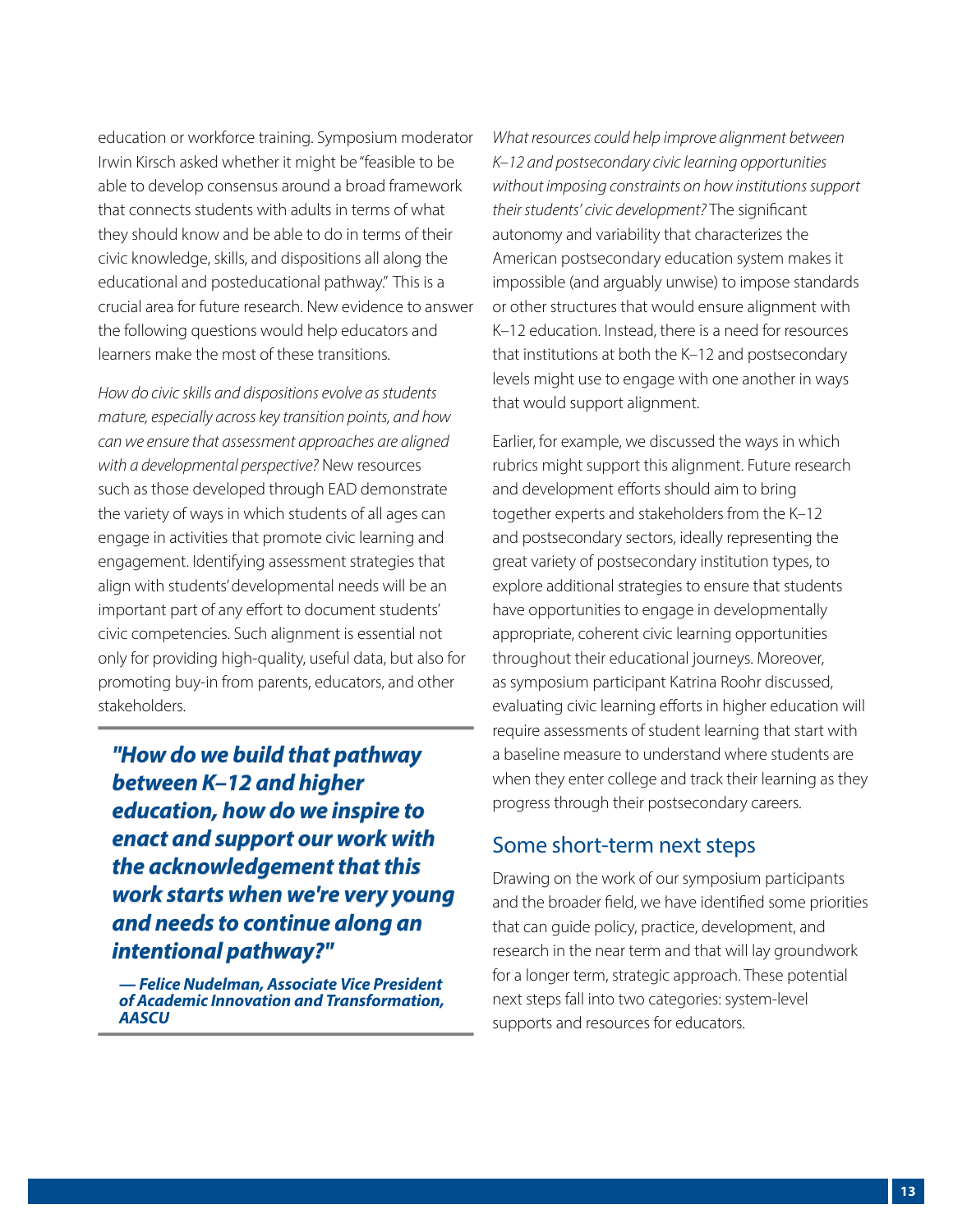*System-level supports.* States, school districts, and other systems already require a variety of assessments and other data-collection activities. So, it is important to ensure that new measurement related to civic learning doesn't simply layer on additional requirements for state education agencies and the districts and schools they serve. Instead, to the extent possible, the activities suggested below should be integrated with existing efforts, and this should be done in a way that promotes efficiency and coherence. Policymakers, advocates, scholars, and others can support education system leaders through actions such as the following:

- Create design principles to inform local assessment development, including principles for designing assessment tasks that are culturally responsive and developmentally appropriate.
- Develop an audit/vetting process to help ensure quality and utility of locally developed solutions.
- Provide analysis and recommendations on how civic/EAD skills can be incorporated into existing assessments, including those in subjects such as science and English language arts.
- Develop a set of school and district indicators of support for positive civic development; these could include activities that emphasize student voice and agency in matters related to school governance. These indicators could be used to monitor equity and inform future investment of resources and supports. The NASEM (2019) report described earlier provides useful guidance , and Hamilton and Kaufman (in press) offer some ideas for a system of civic learning indicators.
- Develop a resource for higher education institutions to gauge incoming students' civic readiness, along with a postassessment to gauge how effectively

students developed skills across their higher education experience and use such a system to facilitate greater coherence and alignment between K–12 and postsecondary civic education goals.

• Develop a formal recognition system for K–12 schools and higher education institutions that are investing in measures and supports for civic learning.

*Development of educator resources.* In general and especially in the context of pandemic-related disruptions to learning—more is being asked of educators than ever before. State departments of education, research entities, and other stakeholders should provide educators with resources that help them gather data on their students' civic learning while minimizing any burden. Potential actions include the following:

- Create an item/task bank and develop an associated set of discussion questions teachers can use to discuss student work and share ideas about how to address identified instructional needs. Developers of a resource like this would need to implement a mechanism for quality reviews.
- Create templates for reports so that educators and schools can communicate civic progress to families and communities.
- Develop a set of teacher competencies in supporting civic development that can be incorporated into teacher observations and used to provide formative feedback and inform professional learning for teachers.
- Develop and collate case studies of teachers and teams of teachers assessing student civic learning effectively and using assessments to inform their practice.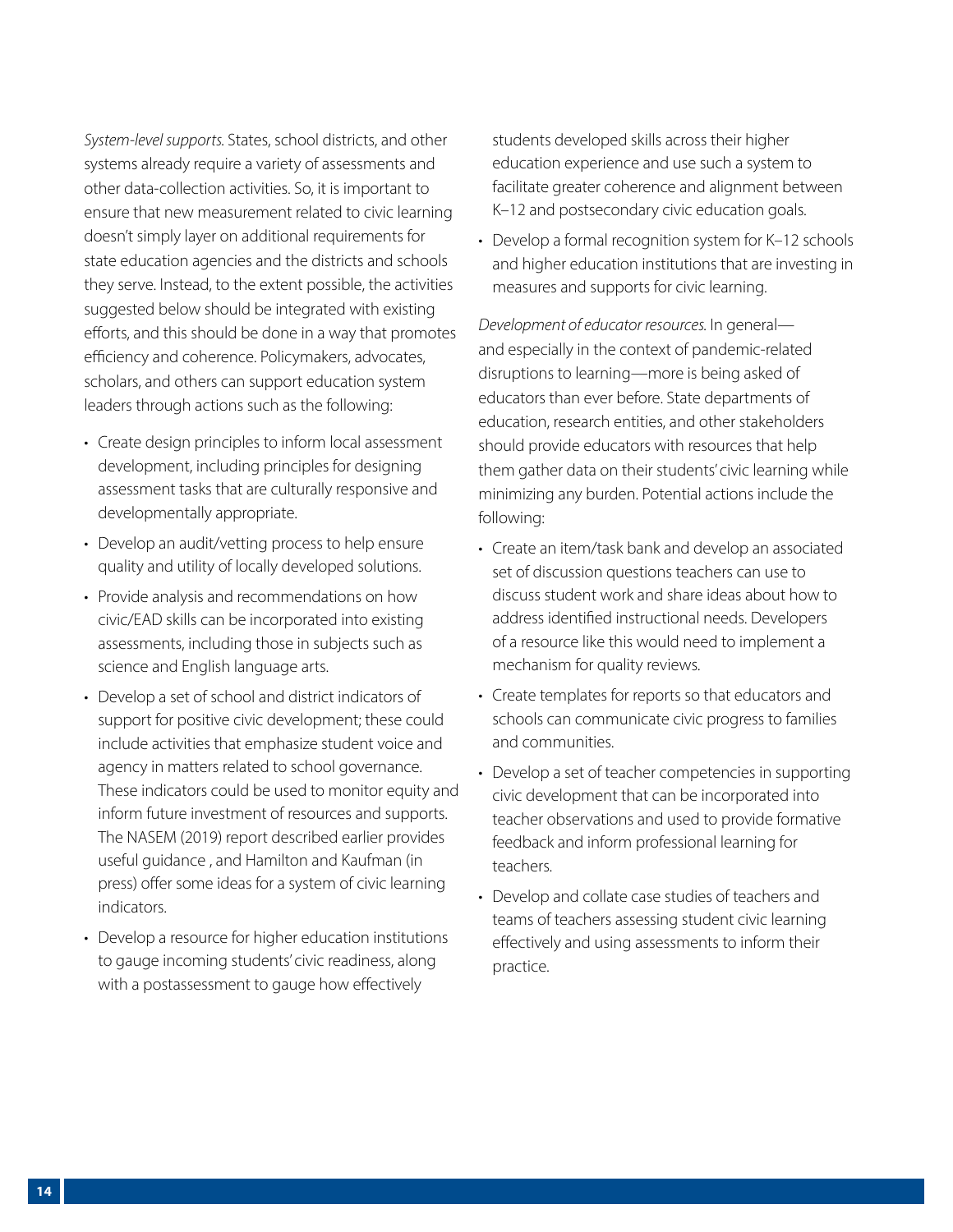# **Conclusion**

It is often said in educational assessment that we miss the forest for the trees. In our pursuit of measurable outcomes, we sometimes fail to assess key aspects of learning that prepare youth to tackle the most pressing challenges of our time. The dysfunction evident in our political discourse and the complexities of dealing with seemingly infinite sources of information and misinformation shows no sign of abating, nor does the challenge of living and working in an increasingly interconnected world and global economy. Preparing youth to meet these challenges demands a reprioritization of the civic mission of public schooling. The viewpoint-diverse consensus that led to the development of the *EAD Roadmap* provides a unique opportunity to re-engage with this essential public, civic mission.

Nevertheless, it is impossible to achieve this vision without a system to effectively measure progress and inform our actions. A single test cannot fulfill all needs with regards to civic readiness. A quality measurement system is essential to ensure we are allocating resources effectively, informing instructional practice, supporting who delivers this practice, and aligning efforts to meet the needs of all learners in an equitable and comprehensive manner. The *EAD Report* begins with a clear warning: "The United States stands at a crossroads of peril and possibility" (EAD, 2021, p. 8). It is our belief that with an effective assessment system to inform our actions and measure our progress, we can navigate our way out of the peril and achieve the full promise of the possibility that the *EAD Report* lays out. And yet this will only be possible through asking and answering difficult questions raised at the symposium and investing in the answers that arise from the symposium and other deliberations. This responsibility, like the gift of democracy, is one we all share, and it deserves nothing less than our best efforts.

### *"There must be a way to [improve civic learning] that's not business as usual because we're facing a sociopolitical challenge that is not just unusual but extraordinary."*

*— Christopher Edley, Jr., Honorable William H. Orrick, Jr. Distinguished Professor and Dean Emeritus, UC Berkeley School of Law*

### **References**

- American Educational Research Association, American Psychological Association, & National Council on Measurement in Education. (2014). *Standards for educational and psychological testing.* American Educational Research Association.
- Breakstone, J., Smith, M., Wineburg, S., Rapaport, A., Carle, J., Garland, M., & Saavedra, A. (2021). Students' civic online reasoning: A national portrait. *Educational Researcher, 50*(8), 505–515. **<https://doi.org/10.3102/0013189X211017495>**
- Bridgeland, J. M., Weissberg, R., & Atwell, M. (2019, December 18). *Social-emotional learning can be an answer to America's meltdown, and principals are getting on board.* The 74. **[https://www.the74million.org/article/bridgeland-weiss](https://www.the74million.org/article/bridgeland-weissberg-atwell-social-emotional-learning-can-be-an-answer-to-americas-meltdown-and-principals-are-getting-on-board/)[berg-atwell-social-emotional-learning-can-be-an-answer-to-americas](https://www.the74million.org/article/bridgeland-weissberg-atwell-social-emotional-learning-can-be-an-answer-to-americas-meltdown-and-principals-are-getting-on-board/)[meltdown-and-principals-are-getting-on-board/](https://www.the74million.org/article/bridgeland-weissberg-atwell-social-emotional-learning-can-be-an-answer-to-americas-meltdown-and-principals-are-getting-on-board/)**
- CASEL. (n.d.). *Fundamentals of SEL.* **<https://casel.org/fundamentals-of-sel/>**
- Educating for American Democracy. (2021). *Educating for American Democracy: Excellence in civics and history for all learners.* iCivics. **[https://www.educat](https://www.educatingforamericandemocracy.org/wp-content/uploads/2021/02/Educating-for-American-Democracy-Report-Excellence-in-History-and-Civics-for-All-Learners.pdf)[ingforamericandemocracy.org/wp-content/uploads/2021/02/Educat](https://www.educatingforamericandemocracy.org/wp-content/uploads/2021/02/Educating-for-American-Democracy-Report-Excellence-in-History-and-Civics-for-All-Learners.pdf)[ing-for-American-Democracy-Report-Excellence-in-History-and-Civ](https://www.educatingforamericandemocracy.org/wp-content/uploads/2021/02/Educating-for-American-Democracy-Report-Excellence-in-History-and-Civics-for-All-Learners.pdf)[ics-for-All-Learners.pdf](https://www.educatingforamericandemocracy.org/wp-content/uploads/2021/02/Educating-for-American-Democracy-Report-Excellence-in-History-and-Civics-for-All-Learners.pdf)**
- Evans, C. (2021, November 3). Culturally sensitive, relevant, responsive, and sustaining assessment. *Centerline.* **[https://www.nciea.org/blog/culturally-re](https://www.nciea.org/blog/culturally-responsive/culturally-sensitive-relevant-responsive-and-sustaining-assessment)[sponsive/culturally-sensitive-relevant-responsive-and-sustaining-as](https://www.nciea.org/blog/culturally-responsive/culturally-sensitive-relevant-responsive-and-sustaining-assessment)[sessment](https://www.nciea.org/blog/culturally-responsive/culturally-sensitive-relevant-responsive-and-sustaining-assessment)**
- Hamilton, L. S. (2020, November 19). *Youth need better civic learning opportunities, and SEL can pave the way.* Collaborative for Academic, Social, and Emotional Learning. **<https://casel.org/casel-award-blog-2020-laura-hamilton/>**
- Hamilton, L. S., & Doss, C. J. (2020). *Supports for social and emotional learning in American schools and classrooms* (RR-A397). RAND. **[https://doi.org/10.7249/](https://doi.org/10.7249/RRA397-1) [RRA397-1](https://doi.org/10.7249/RRA397-1)**
- Hamilton, L. S., & Kaufman, J. H. (in press). Indicators of equitable civic learning in U.S. public schools. *Educational Assessment.*
- Hamilton, L. S., Kaufman, J. H., & Hu, L. (2020). *Preparing children and youth for civic life in the era of truth decay* (RR-A112-6). RAND. **[https://www.rand.org/pubs/](https://www.rand.org/pubs/research_reports/RRA112-6.html) [research\\_reports/RRA112-6.html](https://www.rand.org/pubs/research_reports/RRA112-6.html)**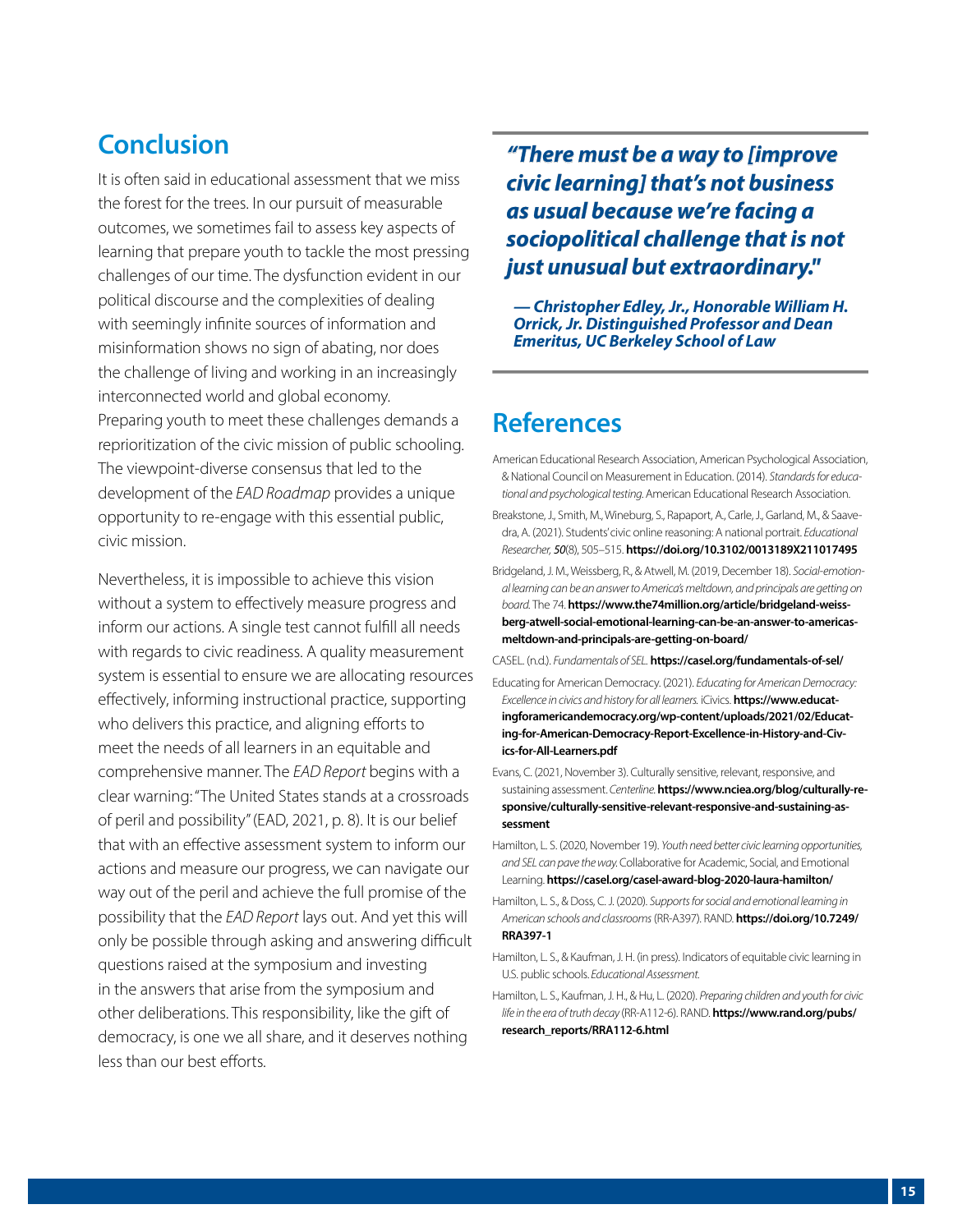- Hansen, M., Levesque, E. M., Valant, J., & Quintero, D. (2018). *The 2018 Brown Center report on American education: How well are American students learning?* The Brookings Institution. **[https://www.brookings.edu/multi-chapter-report/](https://www.brookings.edu/multi-chapter-report/the-2018-brown-center-report-on-american-education/) [the-2018-brown-center-report-on-american-education/](https://www.brookings.edu/multi-chapter-report/the-2018-brown-center-report-on-american-education/)**
- International Association for the Evaluation of Educational Achievement. (n.d.). *International Civic and Citizenship Education Study 2016.* **[https://www.iea.nl/](https://www.iea.nl/studies/iea/iccs/2016) [studies/iea/iccs/2016](https://www.iea.nl/studies/iea/iccs/2016)**
- Kavanagh, J., Carman, K. G., DeYoreo, M., Chandler, N., & Davis, L. E. (2020). *The drivers of institutional trust and distrust: Exploring components of trustworthiness* (RR-A112-7). RAND. **[https://www.rand.org/pubs/research\\_reports/](https://www.rand.org/pubs/research_reports/RRA112-7.html) [RRA112-7.html](https://www.rand.org/pubs/research_reports/RRA112-7.html)**
- Koretz, D. M. (2009). *Measuring up: What educational testing really tells us.* Harvard University Press.
- Leveraging Equity and Access in Democratic Engagement. (n.d.). *The LEADE initiative.* **[https://centerx.gseis.ucla.edu/wp-content/uploads/2018/01/](https://centerx.gseis.ucla.edu/wp-content/uploads/2018/01/What-Is-Civic-Learning_-LEADE-Initiative.pdf) [What-Is-Civic-Learning\\_-LEADE-Initiative.pdf](https://centerx.gseis.ucla.edu/wp-content/uploads/2018/01/What-Is-Civic-Learning_-LEADE-Initiative.pdf)**
- Lee, C. D., White, G., & Dong, D. (Eds.). (2021). *Educating for civic reasoning and discourse.* National Academy of Education. **[https://naeducation.org/educat](https://naeducation.org/educating-for-civic-reasoning-and-discourse-report/)[ing-for-civic-reasoning-and-discourse-report/](https://naeducation.org/educating-for-civic-reasoning-and-discourse-report/)**
- Marion, S. (2020). *Using opportunity-to-learn data to support educational equity.*  Center for Assessment. **[https://www.nciea.org/sites/default/files/in](https://www.nciea.org/sites/default/files/inline-files/CFA-Marion.OTL_.Indicators_0.pdf)[line-files/CFA-Marion.OTL\\_.Indicators\\_0.pdf](https://www.nciea.org/sites/default/files/inline-files/CFA-Marion.OTL_.Indicators_0.pdf)**
- National Academies of Sciences, Engineering, and Medicine. (2019). *Monitoring educational equity.* The National Academies Press. **[https://doi.](https://doi.org/10.17226/25389) [org/10.17226/25389](https://doi.org/10.17226/25389)**
- National Council for the Social Studies. (n.d.). *College, career, and civic life (C3) framework for social studies state standards: Guidance for enhancing the rigor of K–12 civics, economics, geography, and history.* **[https://www.socialstudies.org/](https://www.socialstudies.org/sites/default/files/2017/Jun/c3-framework-for-social-studies-rev0617.pdf) [sites/default/files/2017/Jun/c3-framework-for-social-studies-rev0617.](https://www.socialstudies.org/sites/default/files/2017/Jun/c3-framework-for-social-studies-rev0617.pdf) [pdf](https://www.socialstudies.org/sites/default/files/2017/Jun/c3-framework-for-social-studies-rev0617.pdf)**
- Rogers, J. (with Ishimoto, M., Kwako, A., Berryman, A., & Diera, C.). (2019). *School and society in the age of Trump.* UCLA's Institute for Democracy, Education and Access. **[https://idea.gseis.ucla.edu/publications/school-and-society-in](https://idea.gseis.ucla.edu/publications/school-and-society-in-age-of-trump/)[age-of-trump/](https://idea.gseis.ucla.edu/publications/school-and-society-in-age-of-trump/)**
- Vinnakota, R. (2019). *From civic education to a civic learning ecosystem: A landscape analysis and case for collaboration.* Red & Blue Works. **[https://rbw.civic-learn](https://rbw.civic-learning.org/wp-content/uploads/2019/12/CE_online.pdf)[ing.org/wp-content/uploads/2019/12/CE\\_online.pdf](https://rbw.civic-learning.org/wp-content/uploads/2019/12/CE_online.pdf)**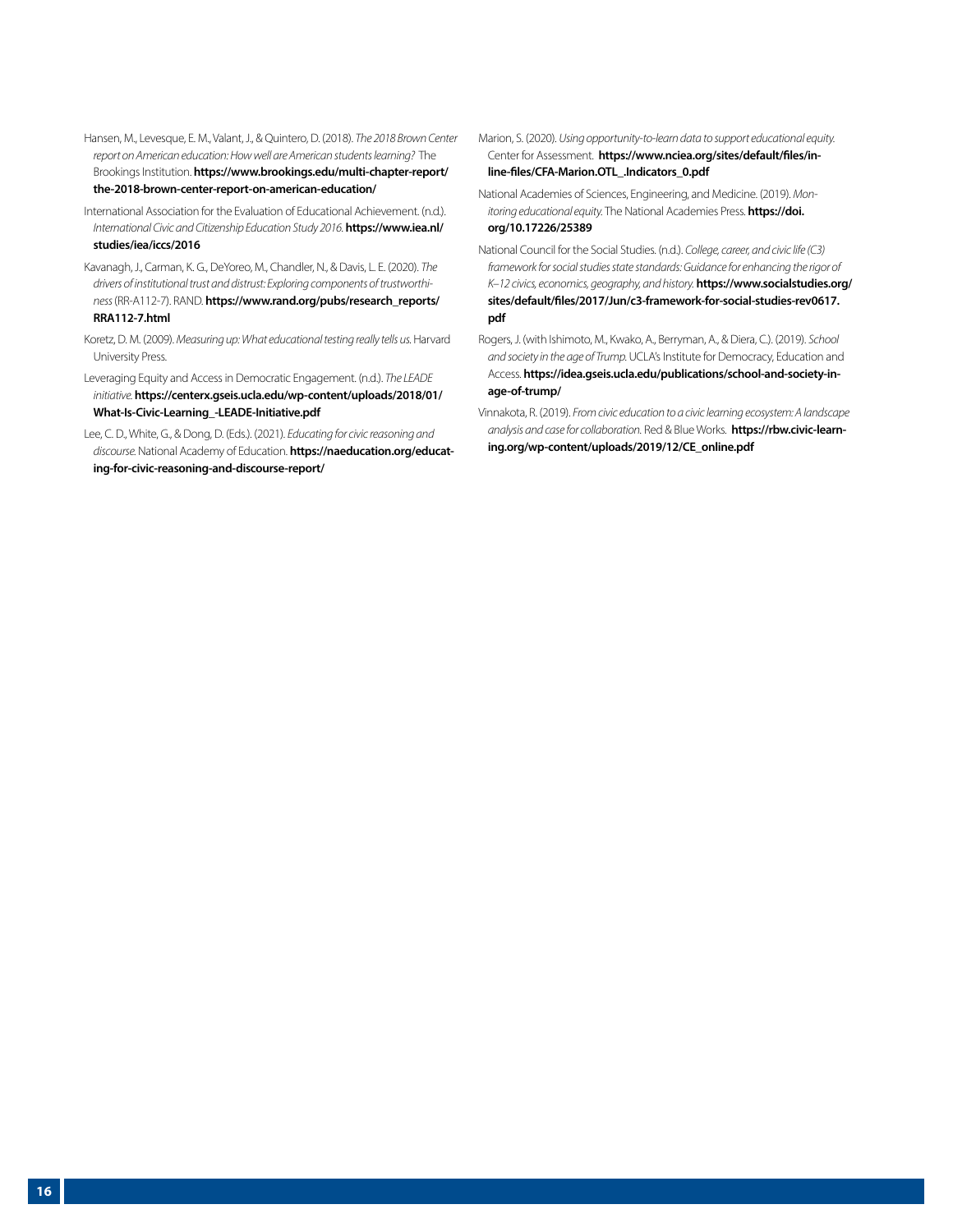### **Appendix: Agenda for** *Monitoring Civic Learning Opportunities and Outcomes: State of the Field and Future Directions*

Date: July 13, 2021, Eastern Daylight Time

| 12:00-12:20 PM | Welcome<br>Laura Hamilton, Associate Vice President, ETS<br>Walt MacDonald, President and Chief Executive Officer, ETS                                                                                                                                                                                                                                                                                                                                       |
|----------------|--------------------------------------------------------------------------------------------------------------------------------------------------------------------------------------------------------------------------------------------------------------------------------------------------------------------------------------------------------------------------------------------------------------------------------------------------------------|
| 12:20-1:00 PM  | Keynote<br>Danielle Allen, James Bryant Conant University Professor and Director of the<br>Edmond J. Safra Center for Ethics, Harvard University                                                                                                                                                                                                                                                                                                             |
| 1:00-2:00 PM   | Session 1: Large-scale monitoring of civic learning opportunities and outcomes<br>Moderator & Discussant: Irwin Kirsch, Ralph W. Tyler Chair in Large Scale Assessment<br>and Director of the Center for Global Assessment, ETS                                                                                                                                                                                                                              |
|                | Peggy Carr, Commissioner, NCES<br>Christopher Edley, Jr., Honorable William H. Orrick, Jr. Distinguished Professor and<br>Dean Emeritus, UC Berkeley School of Law<br>Andy Weiss, Assessment Specialist, ETS<br>Kei Kawashima-Ginsberg, Newhouse Director of the Center for Information and Research<br>on Civic Learning and Engagement (CIRCLE), Tufts University                                                                                          |
| 2:00-2:15 PM   | <b>Break</b>                                                                                                                                                                                                                                                                                                                                                                                                                                                 |
| 2:15-3:15 PM   | Session 2: Assessing civic learning to inform instructional practices<br>Moderator & Discussant: Laura Hamilton, Associate Vice President, ETS                                                                                                                                                                                                                                                                                                               |
|                | Julia Kaufman, Senior Policy Researcher and Co-Director of the American<br>Educator Panels, RAND<br>Joseph Kahne, Ted and Jo Dutton Presidential Professor for Education Policy and<br>Politics and Co-Director of the Civic Engagement Research Group (CERG),<br>University of California, Riverside<br>Lei Liu, Managing Senior Research Scientist, ETS<br>Kimberly Eckert, Dean of Undergraduate Studies for Oxford Teachers College,<br>Reach University |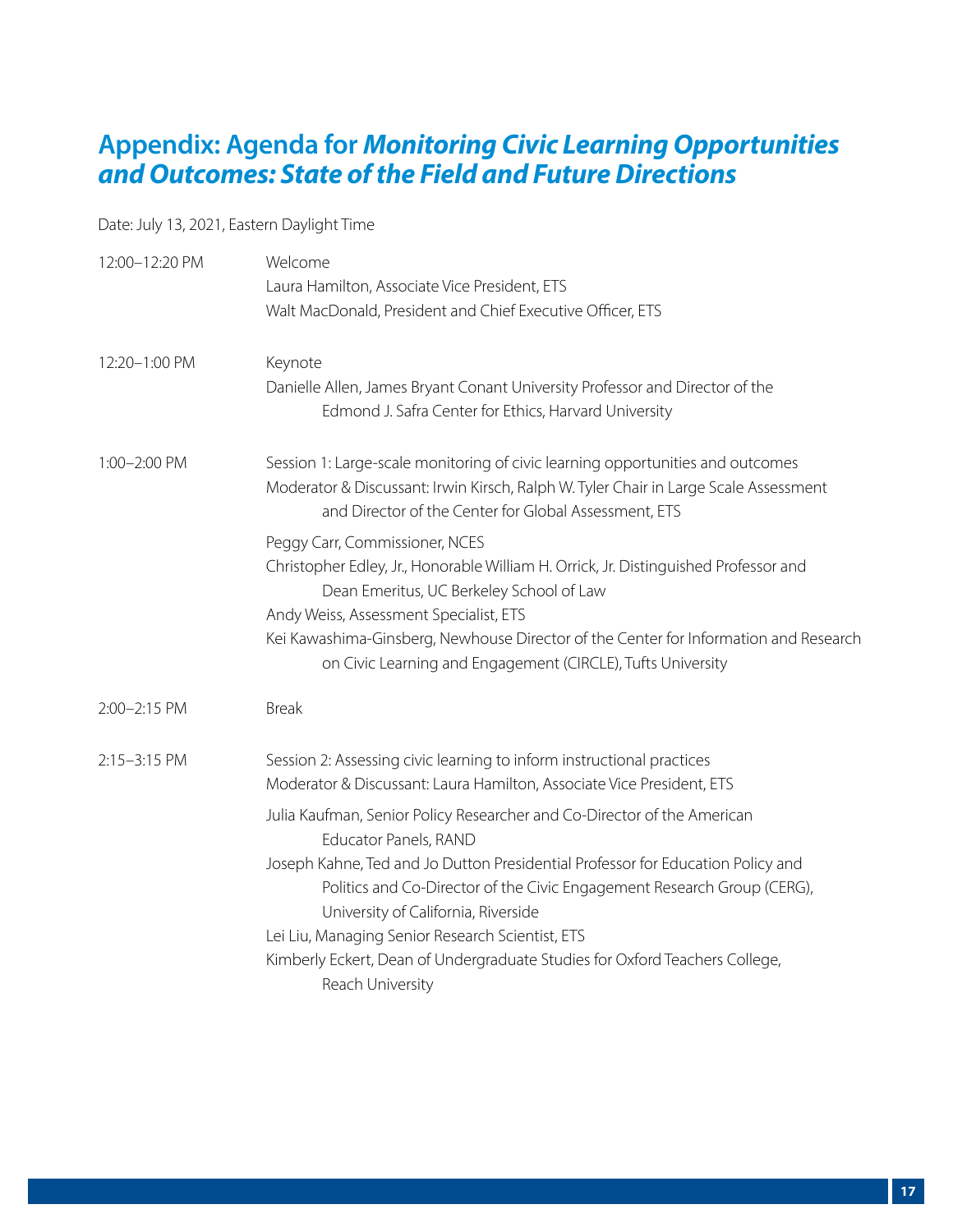<span id="page-17-0"></span>

| $3:15-4:15$ PM | Session 3: Connecting K-12 and postsecondary civic learning and democratic<br>engagement |  |
|----------------|------------------------------------------------------------------------------------------|--|
|                | Moderator & Discussant: Michael Nettles, Senior Vice President and the                   |  |
|                | Edmund W. Gordon Chair of Policy Evaluation and Research, ETS                            |  |
|                | Felice Nudelman, Associate Vice President of Academic Innovation and                     |  |
|                | Transformation, AASCU                                                                    |  |
|                | Katrina Roohr, Senior Impact Scientist, ETS                                              |  |
|                | Jacqueline Rodriguez, Vice President, Research, Policy, & Advocacy, AACTE                |  |
|                | David Wilson, President, Morgan State University                                         |  |
| 4:15-5:00 PM   | Wrap-up and next steps                                                                   |  |
|                | Kadriye Ercikan, Vice President, ETS                                                     |  |
|                | Emma Humphries, Chief Education Officer and Deputy Director of                           |  |
|                | Field Building, iCivics                                                                  |  |

# **Notes**

- [1](#page-2-0) **<https://www.educatingforamericandemocracy.org/the-roadmap/7themes/>**
- [2](#page-2-0) **<https://www.educatingforamericandemocracy.org/wp-content/uploads/2021/02/Pedagogy-Companion-to-the-EAD-Roadmap.pdf>**
- [3](#page-2-0) EAD emphasizes integration of civics and history by explicitly naming how history and civics are intricately connected, as in "neither without the other." For scope reasons, our symposium—and this research note—focused on civic learning, which incorporates some aspects of history, but we did not attempt to cover the discipline of history in a comprehensive way.
- [4](#page-3-0) The NAEP civics assessment was administered at Grades 4, 8, and 12 in 1998 and 2006. In 2014 and 2018, the assessment was administered at Grade 8 only.
- [5](#page-3-0) Video of the full symposium is available at **[https://www.youtube.com/watch?v=nx\\_jQ1P8jWo](https://www.youtube.com/watch?v=nx_jQ1P8jWo)**